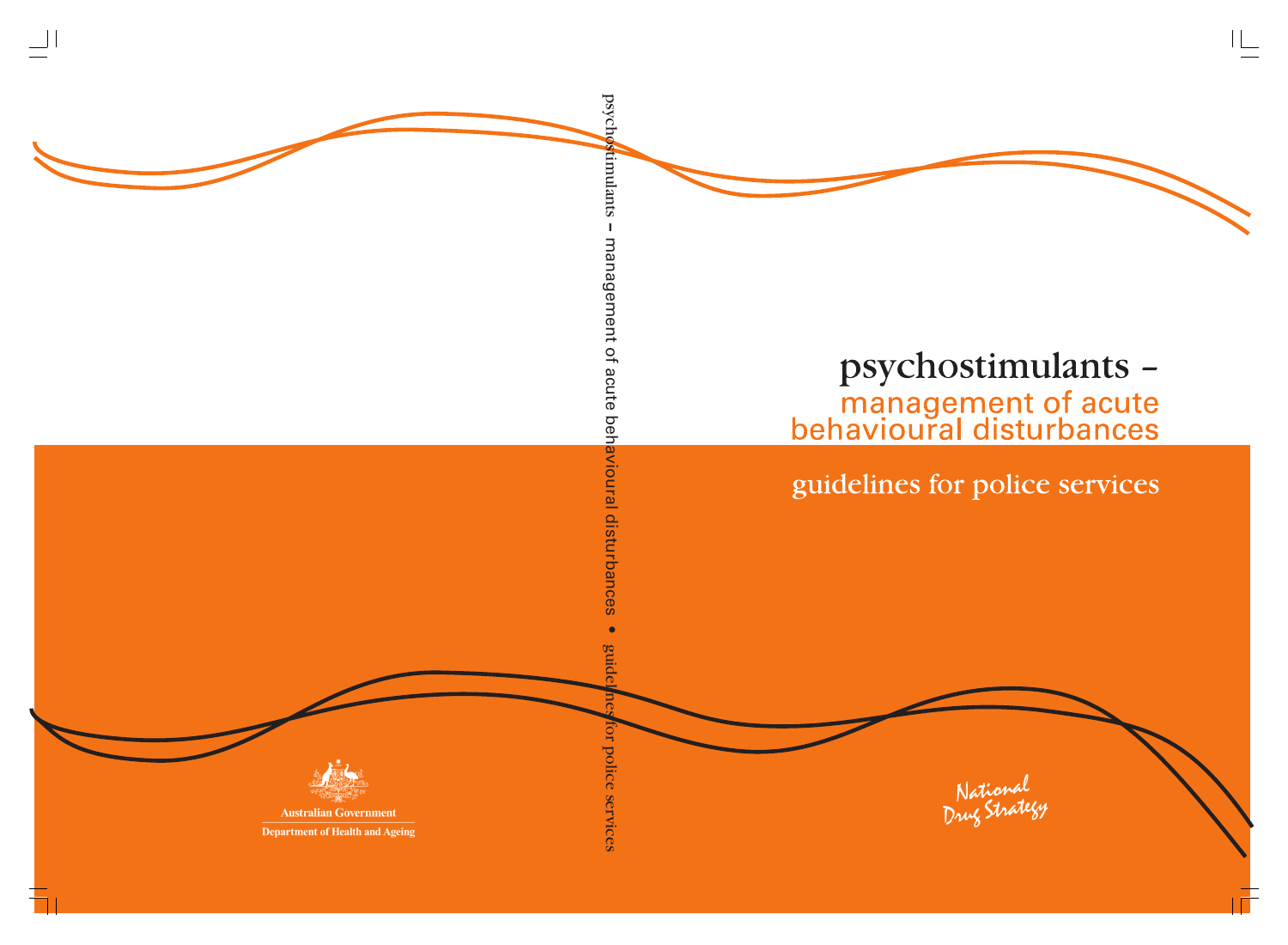## psychostimulants – management of acute behavioural disturbances

guidelines for police services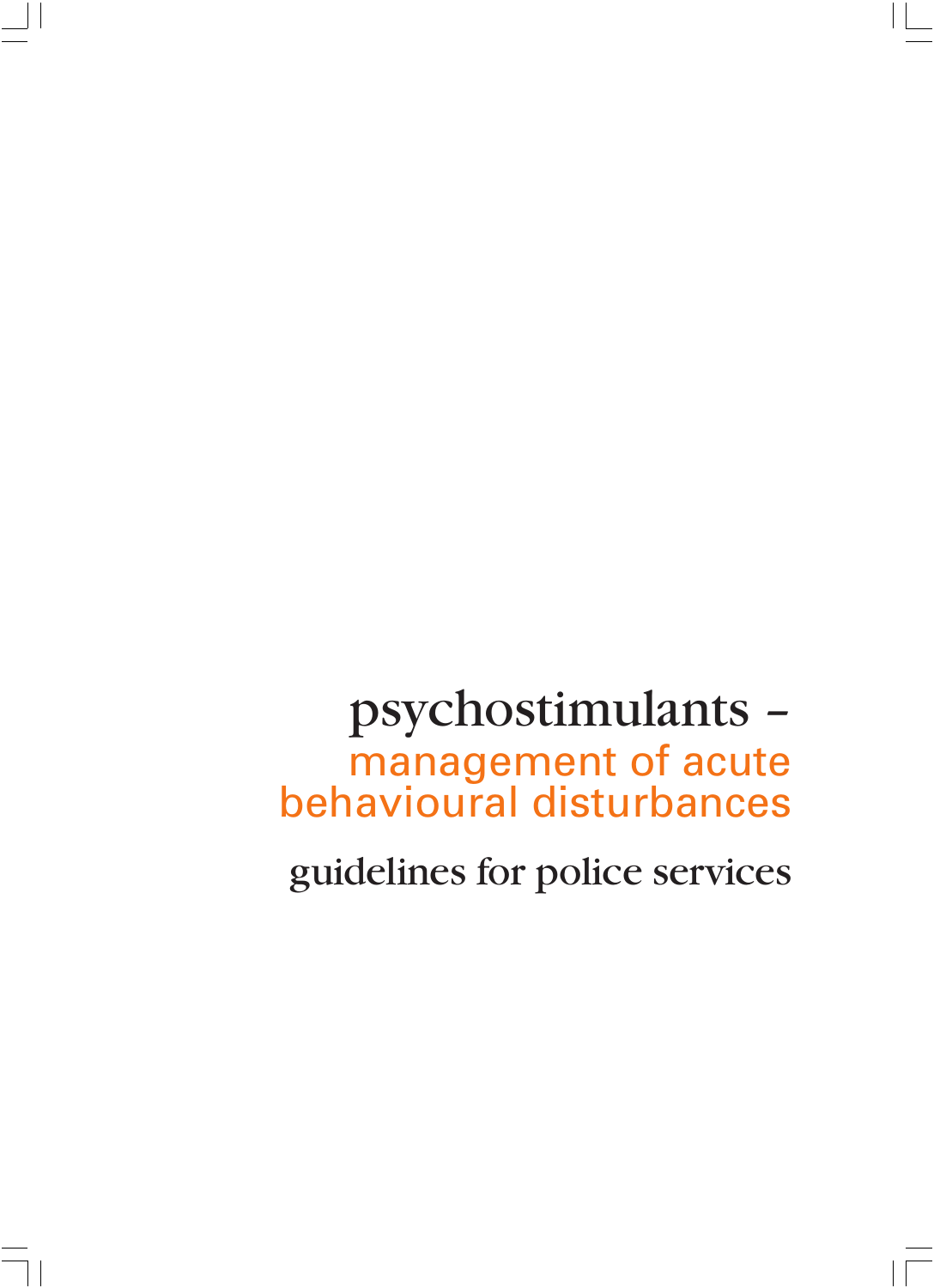#### © Commonwealth of Australia 2004

This work is copyright. Apart from any use as permitted under the Copyright Act 1968, no part may be reproduced by any process without prior written permission from the Commonwealth available from the Department of Communications, Information Technology and the Arts. Requests and inquiries concerning reproduction and rights should be addressed to the Commonwealth Copyright Administration, Intellectual Property Branch, Department of Communications, Information Technology and the Arts, GPO Box 2154, Canberra ACT 2601 or posted at http://www.dcita.gov.au/cca.

ISBN: 0 642 82523 8

Publication approval number: 3515 (JN 8725)

To request copies of this document, telephone National Mailing and Marketing on 1800 020103, extension 8654, or e-mail them at nmm@nationalmailing.com.au

Guidelines prepared by Linda Jenner, Amanda Baker, Ian Whyte and Vaughan Carr on behalf of the Guidelines Development Working Party.

Suggested Citation: Jenner, L., Baker, A., Whyte, I., & Carr, V. Psychostimulants – Management of acute behavioural disturbances. Guidelines for police services. Canberra. Australian Government Department of Health and Ageing.

The opinions expressed in this document are those of the authors and are not necessarily those of the Australian Government.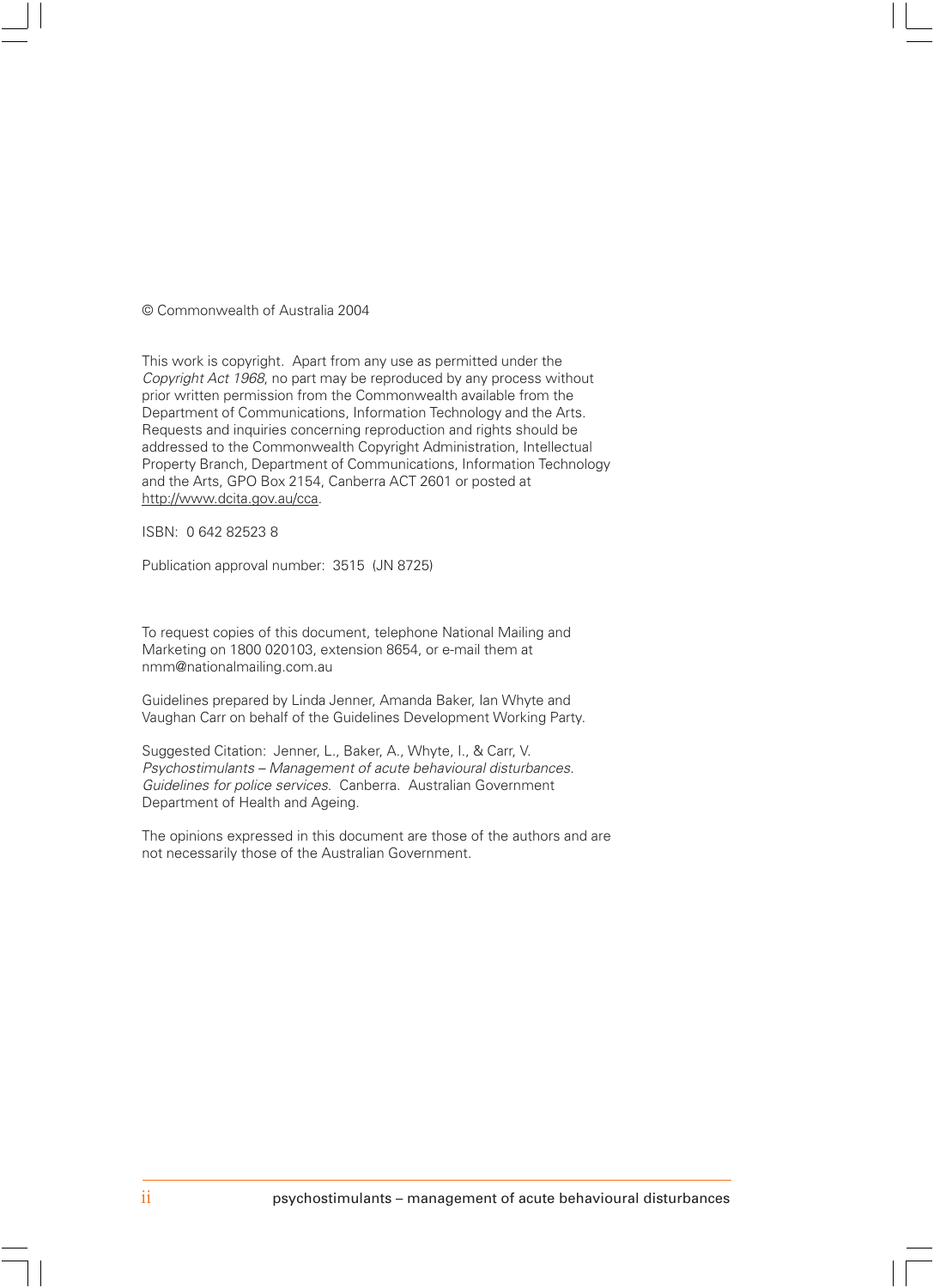# Contents

| <b>Background</b>                                                               | $\vee$          |
|---------------------------------------------------------------------------------|-----------------|
| Purpose and scope of the guidelines                                             | V               |
| Target groups                                                                   | vi              |
| Definition of acute psychostimulant toxicity                                    | vi              |
| Police and ambulance services: recommendation for                               |                 |
| collaborative response                                                          | vi              |
| Background to psychostimulant use                                               | vii             |
| Key points                                                                      | vii             |
| Psychostimulant intoxication                                                    | viii            |
| <b>Guidelines</b>                                                               | 1               |
| 1. Context                                                                      | $\overline{2}$  |
| 2. Assessment                                                                   | 3               |
| Step 1: Initial assessment                                                      | 3               |
| Step 2: Are psychostimulants involved?                                          | 3               |
| Possible behavioural indicators of acute psychostimulant<br>intoxication        | 5               |
| Physical signs and symptoms that may indicate acute<br>psychostimulant toxicity | 5               |
| Direct questioning of the individual                                            | 6               |
| Questioning bystanders, friends or family members                               | 6               |
| Environmental indicators of psychostimulant use – Setting                       | $\overline{7}$  |
| Detection of a suspected illicit substance                                      | $\overline{7}$  |
| 3. Management                                                                   | 8               |
| <b>Management in the field</b>                                                  | 8               |
| Step 1: Emergency management                                                    | 8               |
| Step 2: Management until medical assistance can be gained                       | 9               |
| Special precautions for restraint                                               | 11              |
| Procedures for police-initiated transport if necessary                          | 11              |
| Management of acute psychostimulant toxicity in custodial                       |                 |
| settings                                                                        | 12 <sup>°</sup> |
| 4. In a nutshell                                                                | 14              |
| <b>References</b>                                                               | 15              |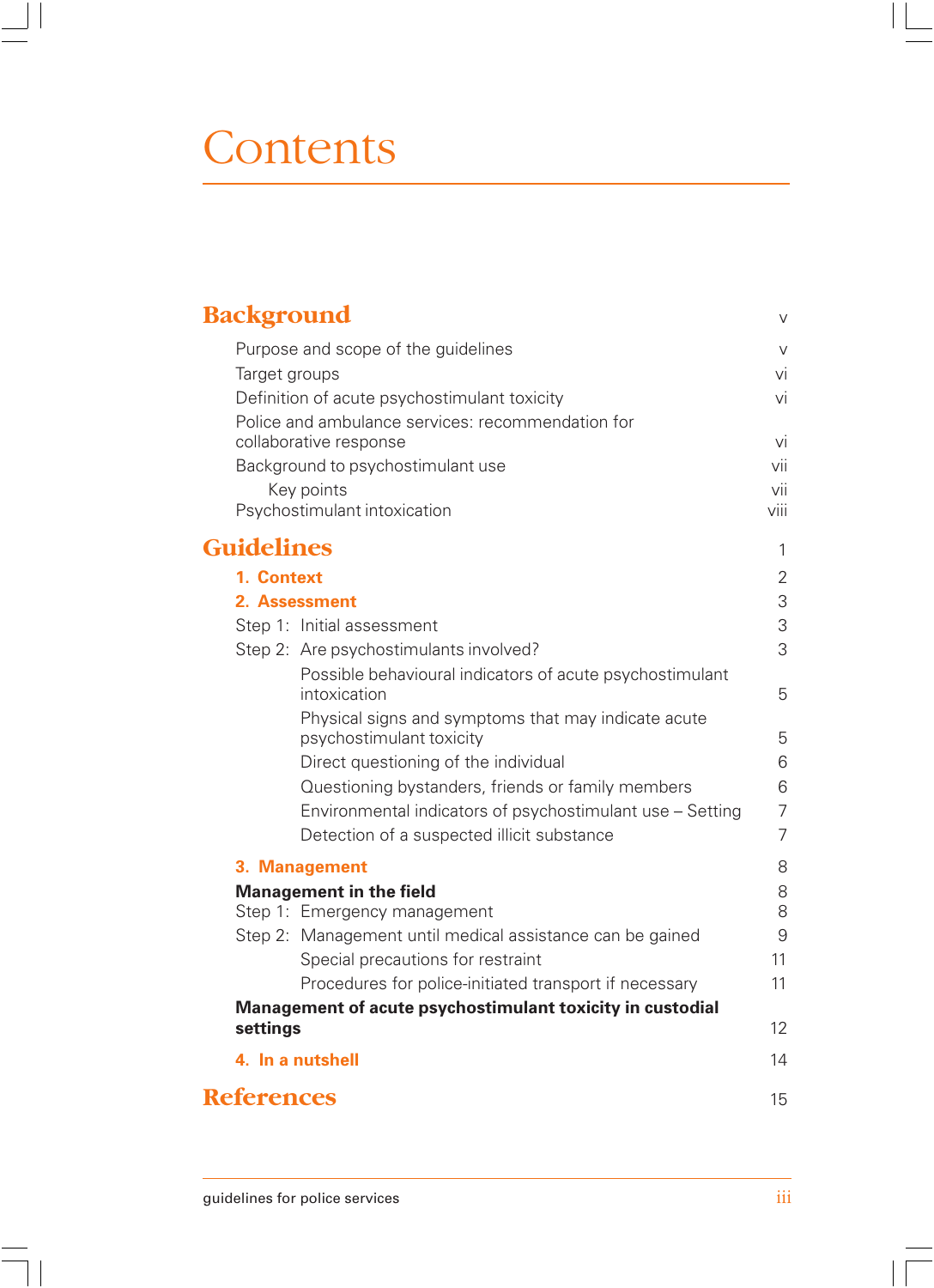### **Appendices** 17 **Appendix 1:** Decision tree for responding to incidents in which psychostimulant toxicity is suspected or confirmed 18 **Appendix 2:** Suggested *Aide Memoire* for police services 19<br>**Appendix 3:** Guidelines development process and stakeholder Guidelines development process and stakeholder involvement 20 **Appendix 4:** Acknowledgements and reviewers 23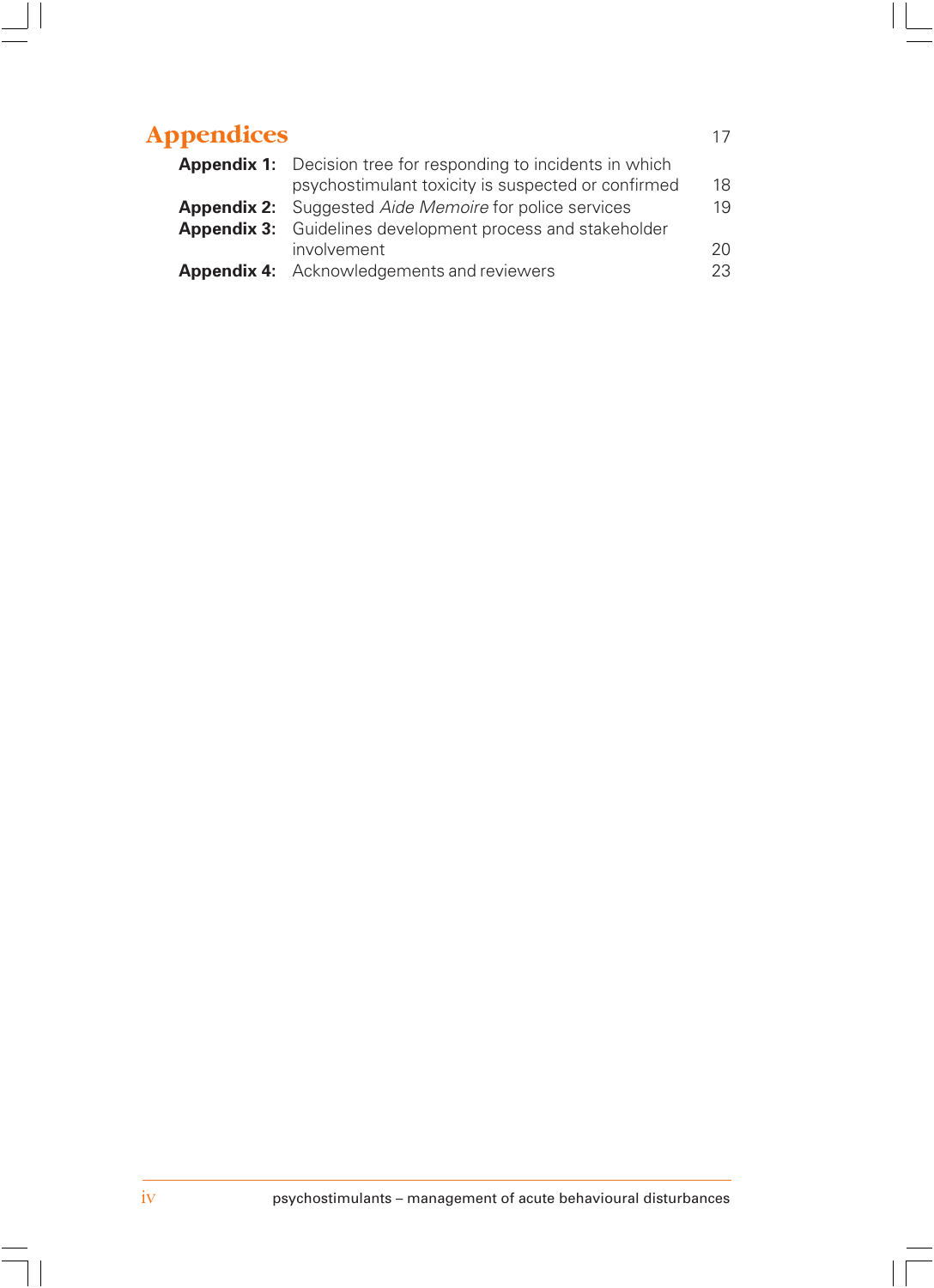# Background

## **Purpose and scope of the guidelines**

The purpose of this document is to provide generic quidelines for police services throughout Australia to assist them to effectively and safely manage individuals who present with psychostimulant toxicity, and pose a significant risk to themselves or others.

It is envisaged that the adoption of these guidelines will reduce or indeed prevent potential harm occurring to the individual, bystanders and police officers when responding to acute situations in which the use of psychostimulants is either suspected or confirmed. The state of acute psychostimulant toxicity is considered a medical emergency, and these guidelines detail the special precautions that should be observed in the safe and effective management of these individuals.

These guidelines have been developed to coincide with the update of the National Drug Strategy Monograph No 51, Second Edition, Models of intervention and care for psychostimulant users, funded by the Australian Government Department of Health and Ageing. The monograph can be obtained by contacting National Mailing and Marketing on 1800 020 103, extension 8654, or is available to be downloaded from the department's website on http://www.nationaldrugstrategy.gov.au/publications/index.htm

A detailed explanation of the development process is at Appendix 3.

Police Alcohol and Drug Coordinators in each state and territory, in addition to academic and clinical experts, have reviewed the current guidelines. A list of reviewers is at Appendix 4.

These guidelines have been designed to be applicable to all police services nationally (including custodial settings). However the guidelines are not intended to replace the existing policies and procedures currently in use in each state and territory. Rather, the guidelines should inform the adaptation or modification of existing practices as they are applied to the management of individuals experiencing psychostimulant toxicity.

The guidelines are designed to be easily adapted so they can be applied within the current capacity of local resources and to ensure consistency with relevant state or territory legislation. The guidelines are also intended to be cost-neutral to implement. However it is recognised that there are specific cost issues to be considered by each state and territory, and for some there may be implementation costs involved.

A decision tree for the management of individuals with suspected psychostimulant toxicity is included as Appendix 1 and a suggested aide memoire is included as Appendix 2.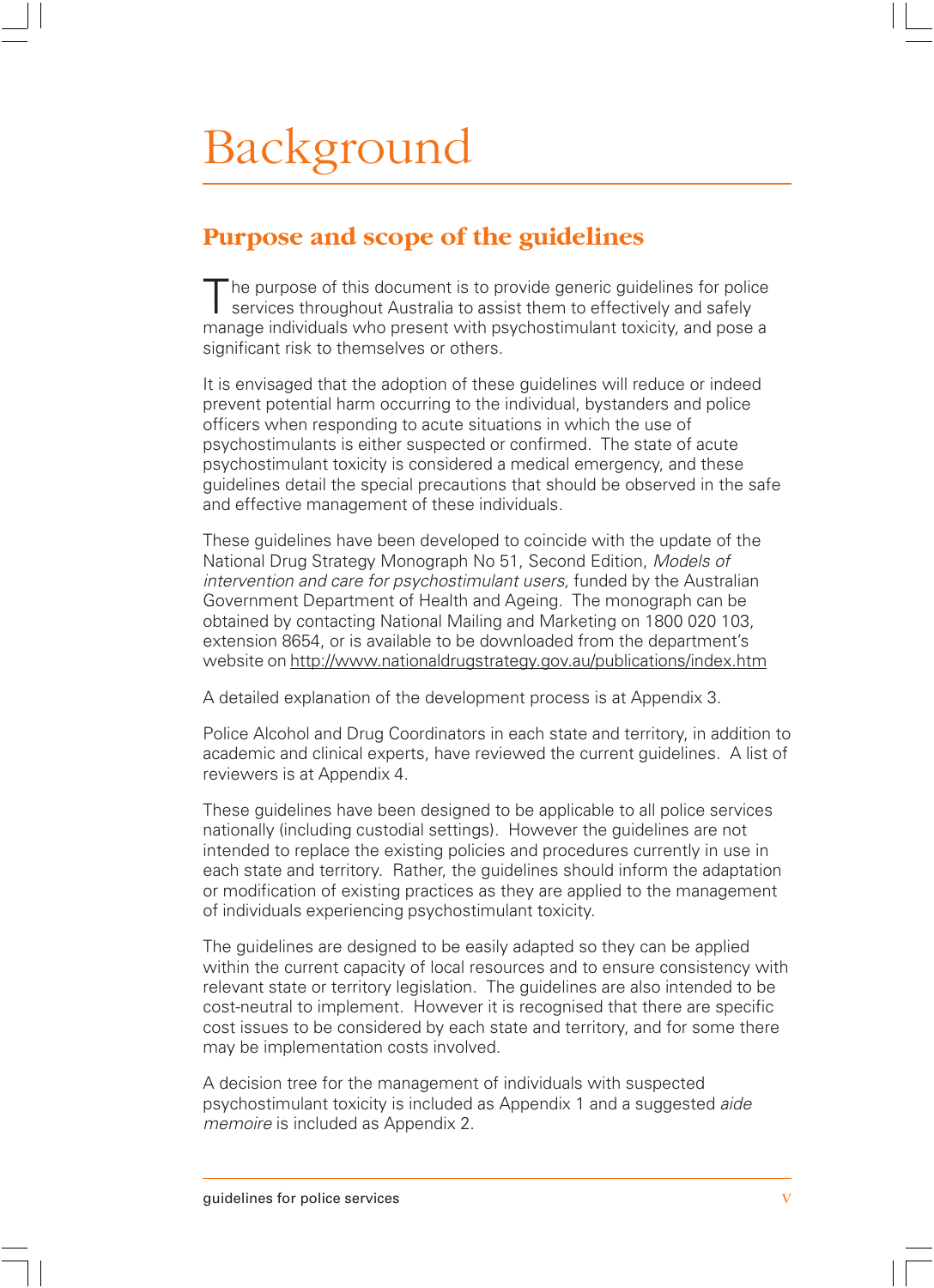## **Target groups**

These guidelines are intended for use by all police service staff when dealing with psychostimulant-affected individuals including youth, Indigenous peoples, women and those with suspected co-existing mental health problems.

### **Definition of acute psychostimulant toxicity**

Psychostimulants (namely amphetamines, methamphetamine, MDMA or 'ecstasy' and cocaine) are a group of drugs that stimulate the activity of the central nervous system, causing individuals to feel falsely or overly confident, euphoric, alert and energetic. However, at toxic (poisonous) levels, an individual may become extremely agitated, irrational, impulsive and paranoid, which may lead the person to behave in an aggressive and/or violent manner.

The definition of 'acute psychostimulant toxicity' utilised by these guidelines describes an individual who has toxic or poisonous levels of psychostimulants in their system, although it is recognised that levels of other drugs such as alcohol, cannabis or opioids (e.g. heroin) may also be high. Due to the effect of the psychostimulants, possibly in combination with individual and environmental factors, these individuals may not respond to the calming or directive communication techniques routinely applied by police services to de-escalate a typical crisis situation.

Consequently, incidents may rapidly escalate in degree of danger as a result. In addition, potentially life-threatening physical complications of psychostimulant toxicity may manifest. Hence acute psychostimulant toxicity is considered to be a MEDICAL EMERGENCY and these guidelines recommend appropriate responses.

## **Police and ambulance services: recommendation for collaborative response**

These guidelines recommend that police officers call an ambulance if they suspect a person to be suffering from acute psychostimulant toxicity. Therefore a collaborative approach between police, ambulance and emergency services is essential to ensure a prompt and timely response to such a medical emergency. Companion guidelines have been produced for ambulance services and emergency departments to ensure consistency of approach.

Effective partnerships might be achieved in local areas by undertaking collaborative training in appropriate responses to amphetamine users; undertaking a formal service agreement or a memorandum of understanding; and to collaboratively adapt these guidelines to meet local legislative conditions and to ensure consistency with available resources.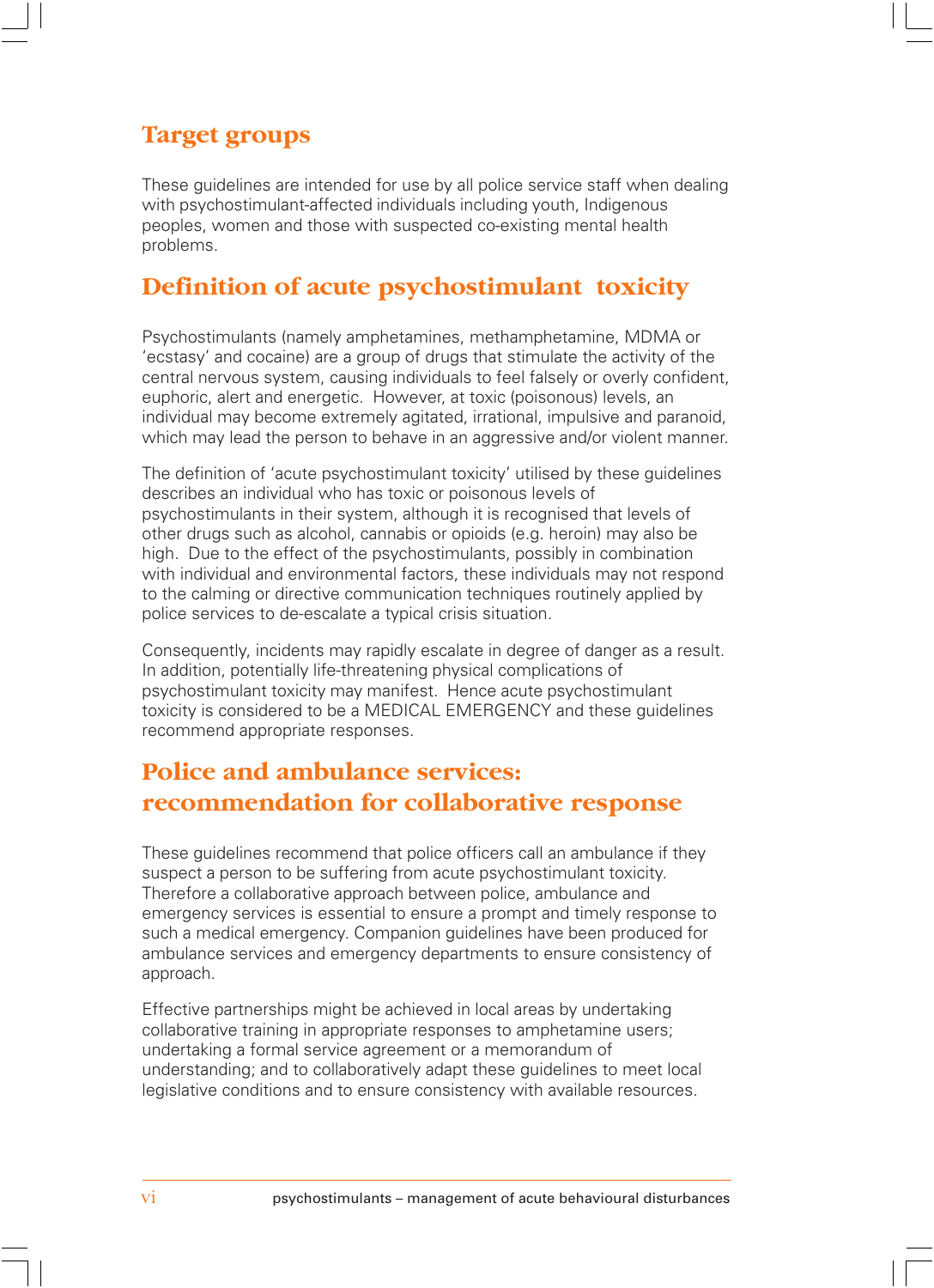## **Background to psychostimulant use**

| <b>Key points</b>                                                                                                                                                               |
|---------------------------------------------------------------------------------------------------------------------------------------------------------------------------------|
| Police are increasingly required to manage individuals who are<br>affected by psychostimulant drugs.                                                                            |
| Individuals who are adversely affected by psychostimulants can<br>demonstrate a range of behavioural disturbances including<br>aggression and violence.                         |
| Acute psychostimulant toxicity can lead to a number of serious<br>physical complications including seizures, cardiac arrest and<br>organ failure.                               |
| Restraint of individuals who present with psychostimulant<br>toxicity has been linked to sudden death.                                                                          |
| Medical intervention is the first priority for police response and<br>usual police procedures should only be initiated after any medical<br>complications have been stabilised. |

The use and availability of psychostimulants, in particular amphetamine sulphate ('speed') and methamphetamines ('meth', 'crystal meth', 'ice' and 'base') are increasing throughout Australia, and amphetamines are the most frequently used illicit drugs after cannabis (Australian Institute of Health and Welfare, 2002; Darke, Kay & Topp, 2002). Population studies estimate that more than half a million Australians had used an illicit stimulant during the year 2000 (Australian Institute of Health and Welfare, 2002).

The supply of amphetamines in Australia has increased dramatically over the past five years, with seizures increasing tenfold from 156 kg in 1996-97 to just over 1.8 tonnes in 2001-02 (Australian Bureau of Criminal Intelligence (ABCI), 2002). This is reflected in an almost twofold increase in the rates of provider and consumer arrests throughout these years, from 4,766 in 1997- 1998 to 8,027 in 2001-2002 (ABCI, 2002).

The Australian Institute of Criminology Drug Use Monitoring in Australia (DUMA) project collects data on a quarterly basis from police detainees in seven sites across Australia (Makkai & McGregor, 2003). Results reveal substantial use of amphetamines by participating detainees across years 2000 to 2002. In order of prevalence, Perth had the highest number of adult male detainees test positive to amphetamines (33%–42%); followed by Adelaide (31%–38%); Southport (26%–33%) and Brisbane (21%–29%) (Makkai & McGregor, 2003).

These results indicate that police officers throughout Australia are frequently required to respond to and effectively manage individuals who may be under the influence of a psychostimulant drug at the time of arrest. Although it is not possible to infer numbers of individuals who experienced psychostimulant toxicity, or indeed intoxication from these data, it is clear that significant numbers of detainees had at least the potential for serious medical complications to occur.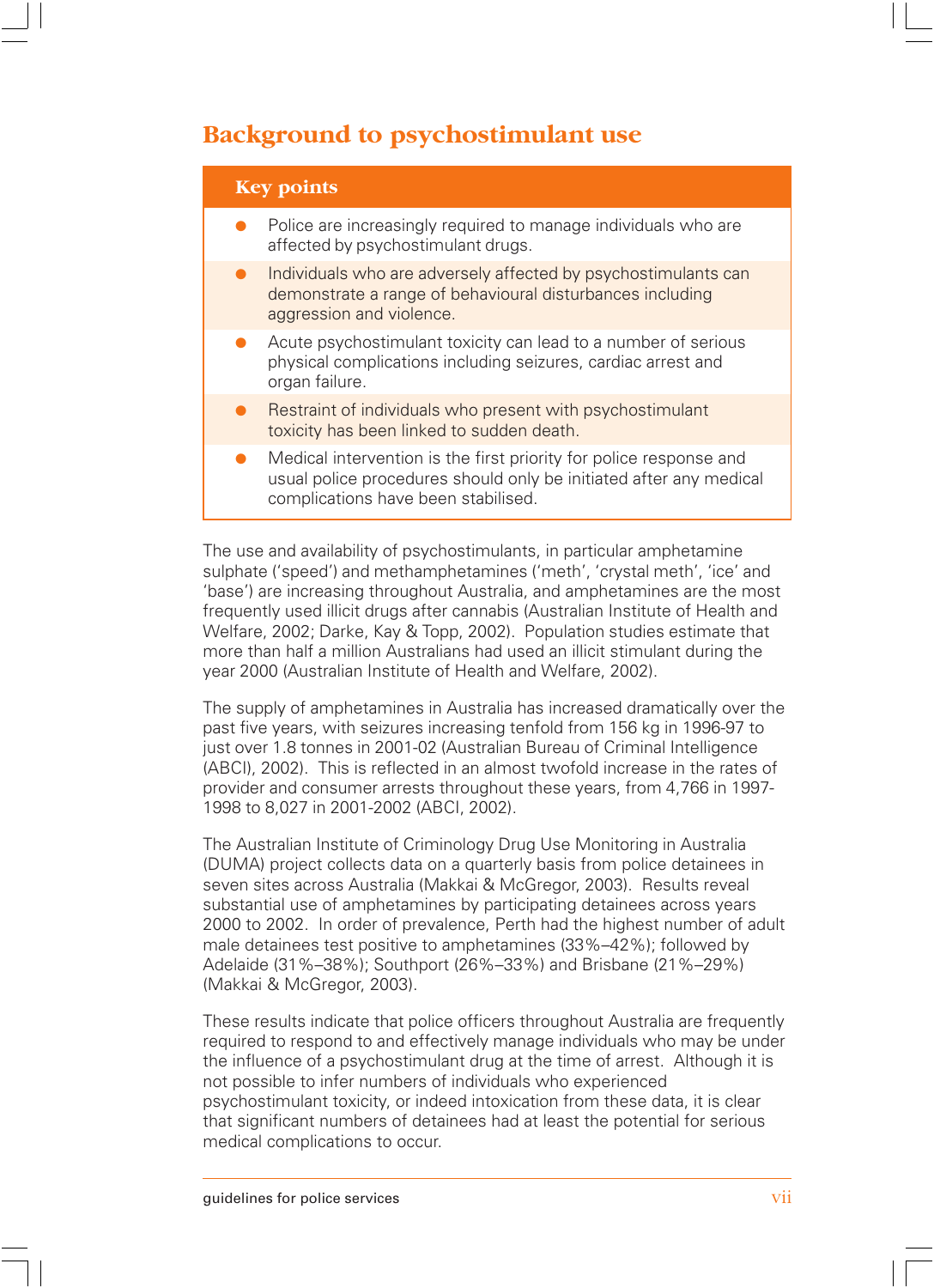Concerns with the use and manufacture of amphetamines have led the Queensland Crime and Misconduct Commission to consider that amphetamines now pose a greater risk to the Queensland community than heroin (CMCQ, 2000). In response to this issue, in 2003 the Queensland Police Service (QPS) undertook a landmark project to develop guidelines for police management of psychostimulant users, which are available on CD-ROM. The QPS guidelines are referred to throughout these guidelines.

## **Psychostimulant intoxication**

Individuals experiencing psychostimulant intoxication can often demonstrate a range of behaviours related to the stimulating effects of the drug including mild paranoia, rapid speech, irritability and agitation. However, when a person is toxic or has a poisonous level of psychostimulant in their system, a range of behaviours including escalating psychosis, acute paranoia, aggression, marked agitation or violence may be evident. When in a state of toxicity, an individual's behaviour may pose a significant risk to the physical safety of themselves, bystanders and police officers.

Individuals suffering from acute psychostimulant toxicity are also at heightened risk of experiencing:

- seizures (fits);
- severe muscle spasms;
- **•** life-threatening temperature increases;
- stroke:
- possible death by cardiac arrest (heart attack); and/or
- possible death by organ failure due to a drug-induced very high body temperature that stops vital organs (e.g. kidneys) from performing functions necessary for life (Dean & Whyte).

Acute psychostimulant toxicity is a medical emergency and all possible steps should be taken to obtain prompt medical intervention to assist police in the management of these individuals as detailed in these guidelines. Medical intervention should be considered the first priority in managing these individuals and when the medical condition has been stabilised, usual police procedures appropriate to the circumstances can then be initiated.

A recent report funded by the New South Wales Health Department Drug Programs Bureau detailed the findings of interviews with key informants and cocaine users in Sydney (Adam, Crosby, Kang, Spooner & Wodak, 2002). In regard to experiences with police, cocaine users identified both positive and negative encounters. For example, some respondents indicated that they felt 'harassed' or 'singled out' by some police, while others reported that police had been helpful to them by referring them to the drug court; treating them with respect even when they were psychotic; and offering comfort and support (Adam et al., 2002). Due to the heightened risk of psychosis and aggression in the context of psychostimulant toxicity, a reassuring approach by police officers may assist to de-escalate potentially dangerous situations.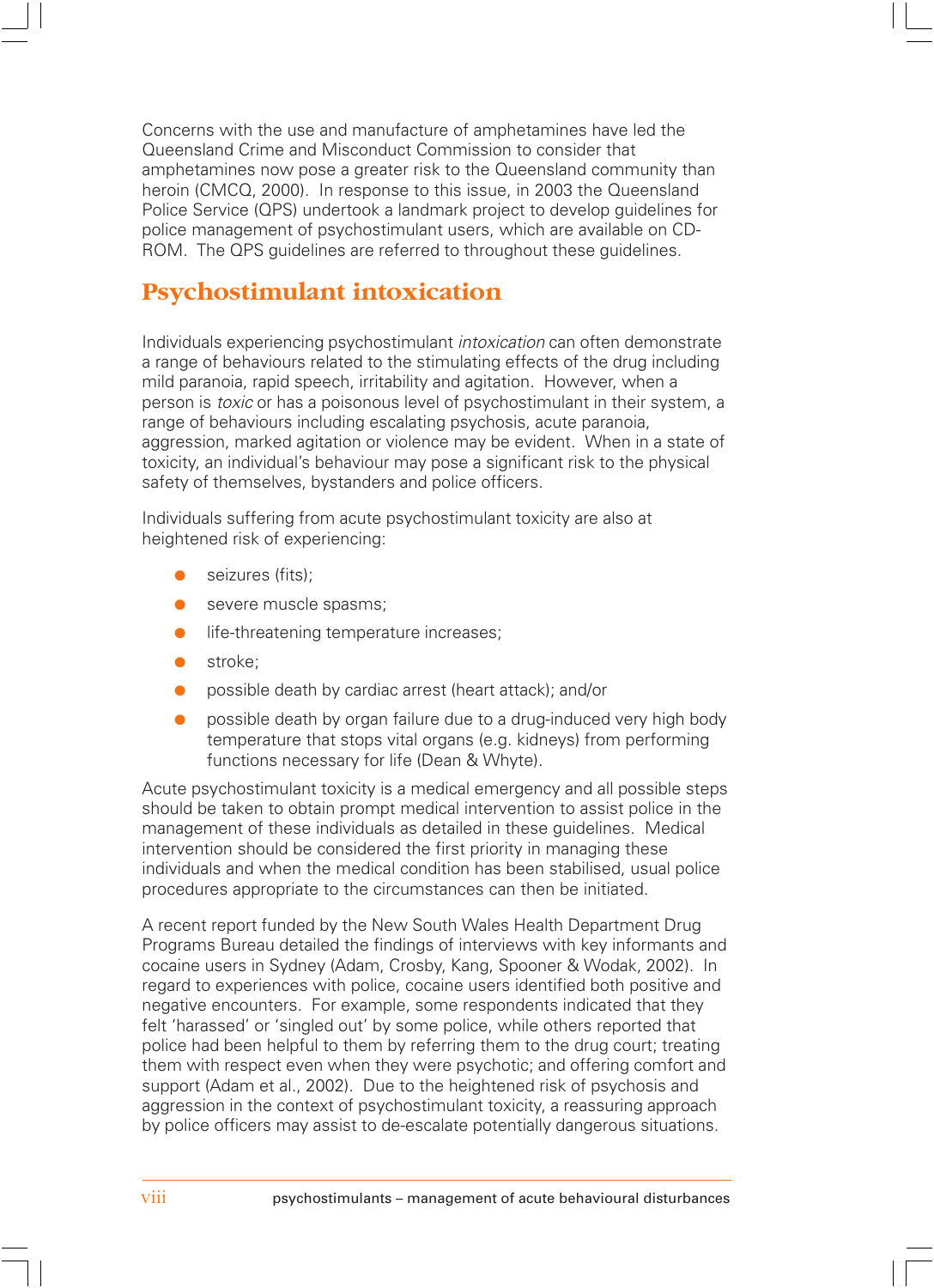# Guidelines

The guidelines for the management of individuals with acute<br>behavioural disturbances related to the use of psychostimulants address the following areas:

| 1. Context and possible precipitants of acute<br>behavioural disturbances. |
|----------------------------------------------------------------------------|
|                                                                            |
| 2. Assessment:                                                             |
| behavioural indicators;                                                    |
| physical signs and symptoms;                                               |
| direct questioning of the individual;                                      |
| questioning of bystanders, friends or family<br>members; and               |
| environmental indicators.                                                  |
| 3. Management:                                                             |
| communication strategies;                                                  |
| guidelines for restraint if required;                                      |
| obtaining emergency medical assistance; and                                |
| management in custodial settings.                                          |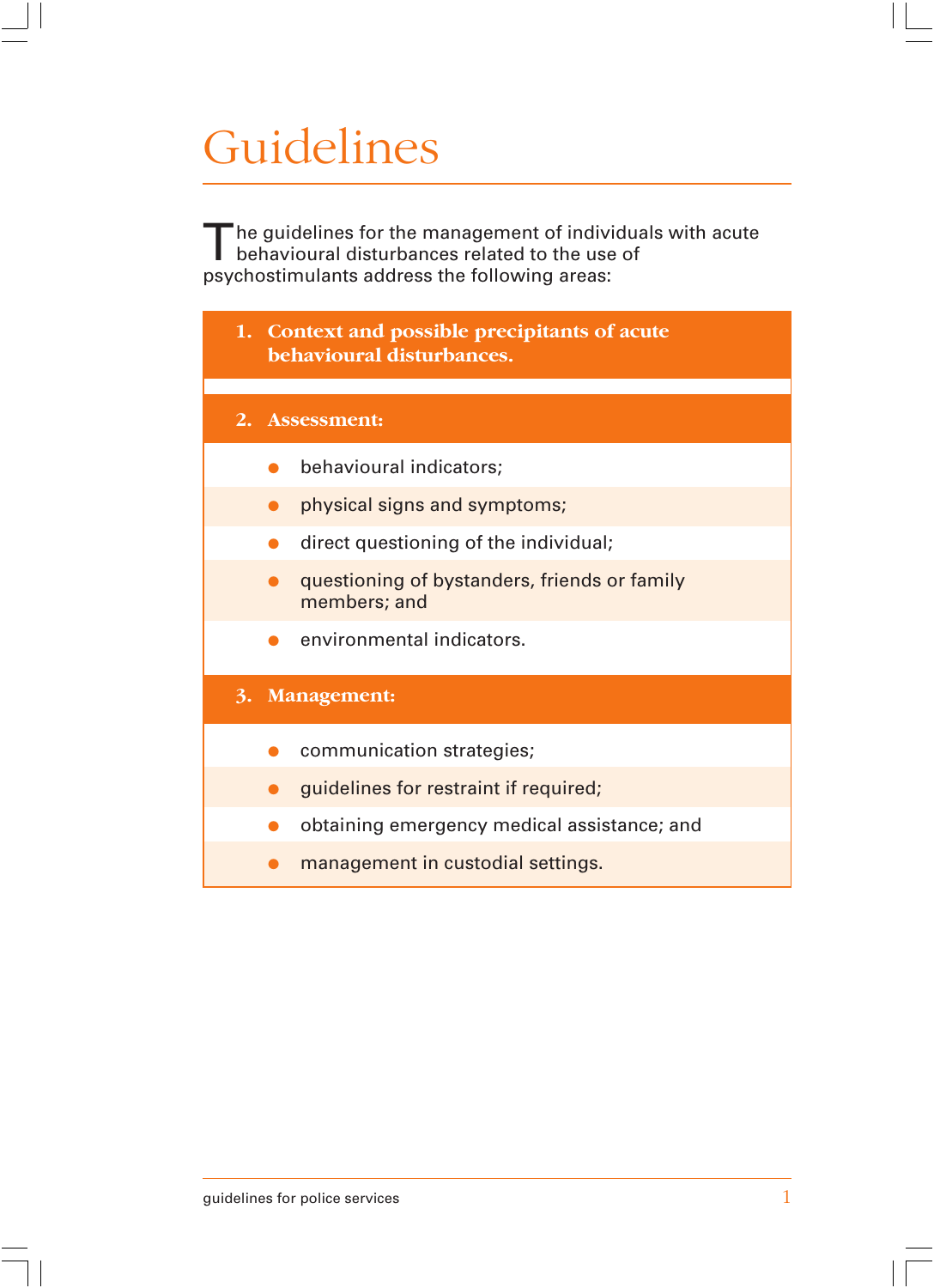# 1. Context

 $\bigcap$  olice officers may be called to attend incidents involving an individual who is under the influence of a psychostimulant, or who may be experiencing acute psychostimulant toxicity. These incidents can often involve the individual behaving in an irrational, violent or aggressive manner, and/or appearing extremely anxious, confused and agitated.

#### **There are many possible precipitants of acute behavioural disturbances. These include:**

- **1.** Drug intoxication or toxicity. Due to the effect of the psychostimulant (and/or other drugs) the person may be experiencing great fear or paranoia. Impulsive behaviour is also a risk in the context of intoxication.
- **2.** Mental health disorders such as psychotic illness. The individual may seem to be out of contact with reality. For example, they may appear to be hearing 'voices' (auditory hallucinations); may be acting on fixed, false beliefs ('delusions' such as people are out to hurt them); or responding in a manner that is significantly out of proportion to the precipitating event.
- **3.** Physical disorders such as head injury, delirium or confusion.
- **4.** Anger, stress, fear or anxiety including family or relationship breakdown, feeling humiliated, trivialised, ignored, unprotected and vulnerable.

It is extremely difficult for police officers at the scene to accurately determine if an individual is intoxicated with psychostimulants or alternatively suffering from an acute mental health disorder. For this reason these guidelines recommend that both situations be responded to in the same way, specifically both are considered to be a medical emergency. However, due to the complexity and range of possible presentations, an accurate assessment is necessary prior to initiation of any response.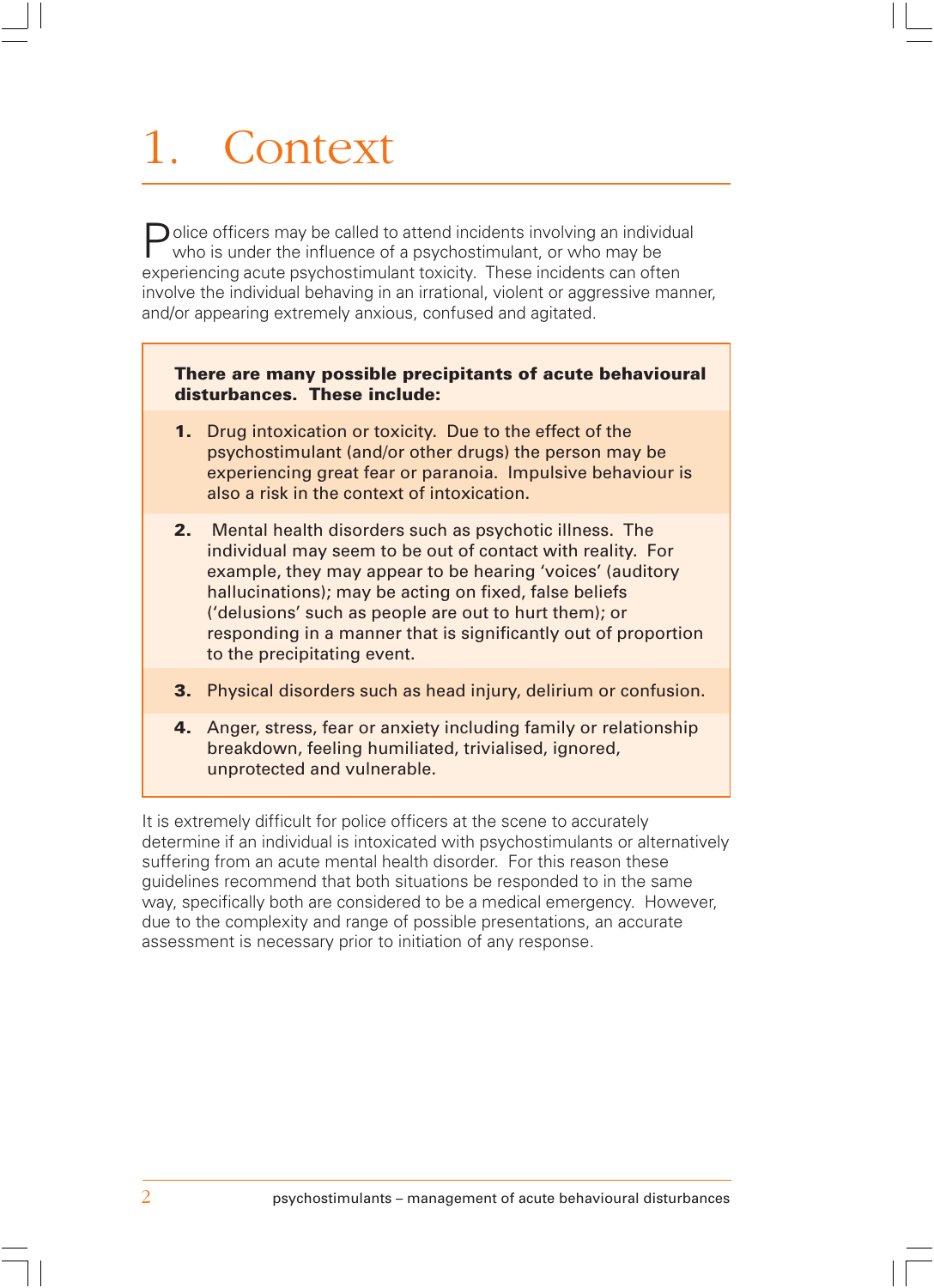# 2. Assessment

## **Step 1: Initial assessment**

### **Scan and initial analysis of the situation**

 $\bigcap$  tep one of the initial assessment should include an immediate scan and  $\bigcup$  analysis of the overall situation to determine the level of risk. The aims of the initial assessment do not include an appraisal of the likelihood of psychostimulant intoxication/toxicity. Rather, a brief assessment of the presenting behaviour and risk to the person, bystanders and police officers at the scene is appropriate.

Duty of care to all involved is of primary importance, so ensure the safety of people in the immediate vicinity according to standard police protocols, including identifying the presence of weapons.

### **Step 1 involves:**

- **1.** an initial scan of the situation;
- **2.** determining the level of risk to the individual, bystanders and police officers; and
- **3.** initial containment of the situation.

When the situation is immediately contained, step 2 in the assessment process can be undertaken.

## **Step 2: Are psychostimulants involved?**

### **Behavioural indicators, physical signs and symptoms, direct questioning and environmental indicators**

The aim of this step is to determine if the use of psychostimulants can be reasonably assumed. Approach the person in a calm and confident manner. Be aware that if the person is acutely intoxicated with psychostimulants and experiencing great fear or paranoid symptoms, the sight of a police uniform may escalate the situation so at all times use calming, de-escalating communication strategies.

Individuals affected by psychostimulants are more likely to respond in a positive way to communication strategies that are not perceived to be aggressive, threatening or confrontational.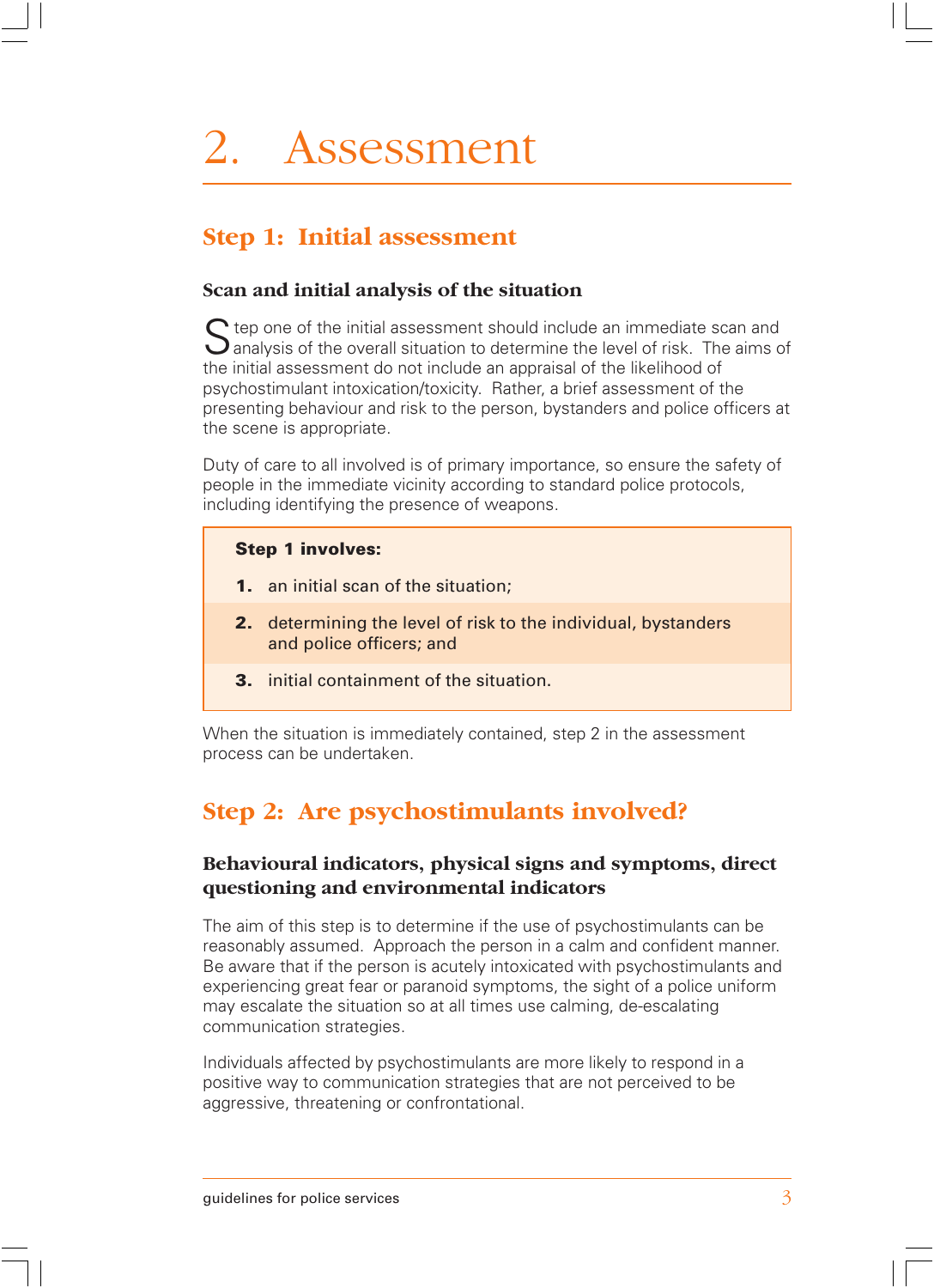

d) saying anything that can be perceived as a personal attack.

These techniques will assist police to determine the individual's level of responsiveness to police de-escalation strategies, and further assess the degree of risk to the individual, bystanders and police.

It will also provide an opportunity to observe the person for certain behavioural and physical signs that can assist police to determine if the use of psychostimulants may be reasonably suspected (see below). There is also much information to be gained from bystanders, from the individual, and from the surrounding environment.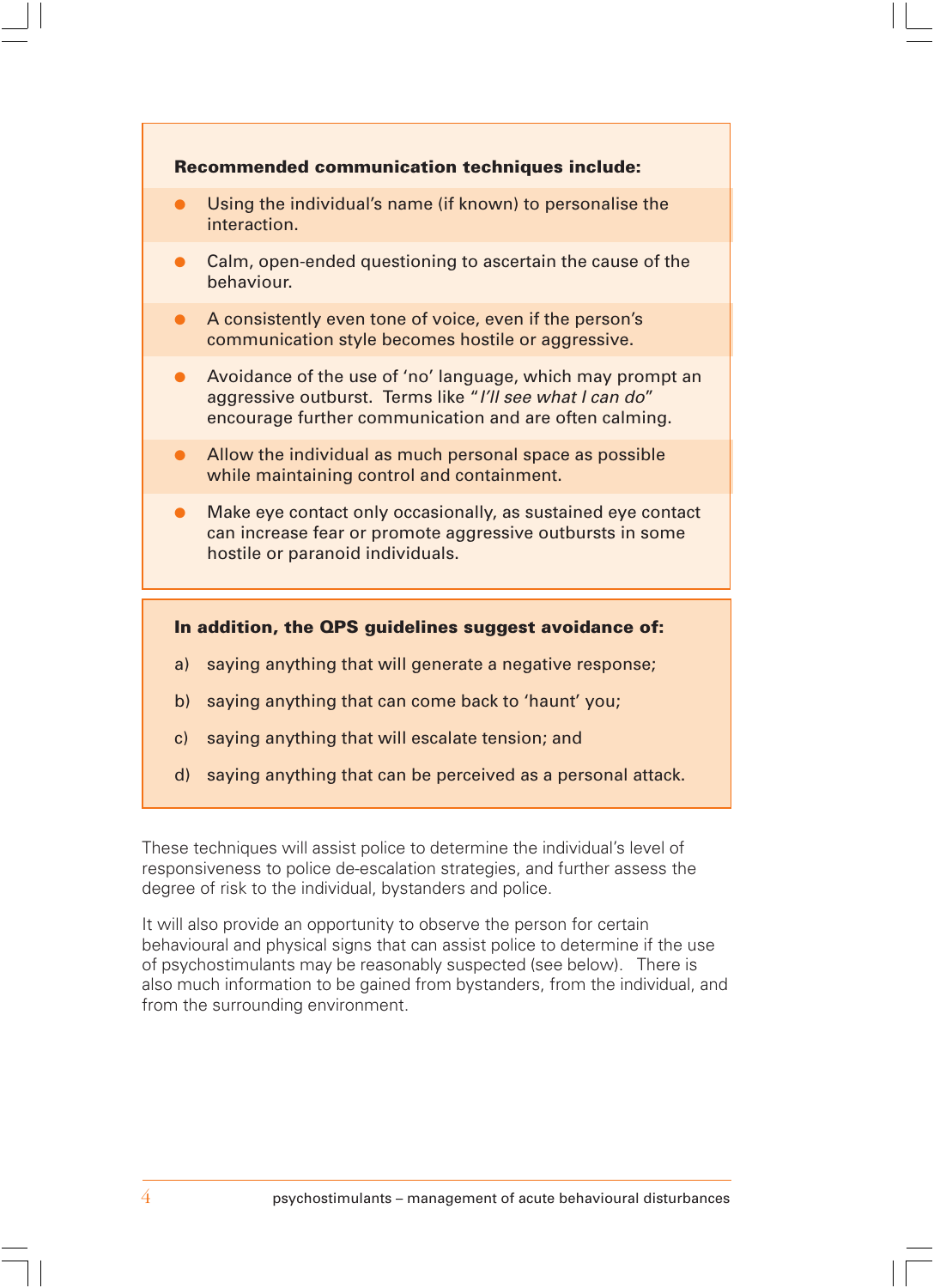## **Possible behavioural indicators of acute psychostimulant intoxication**

As psychostimulants increase the activity of the central nervous system, the behaviour of an individual under the influence of psychostimulants is quite different to the behaviour of an individual affected by depressant drugs such as heroin, alcohol or sedatives. Behaviours that can indicate potential acute psychostimulant intoxication include:

- extreme agitation;
- acting on paranoid ideas;
- **•** impulsive behaviour;
- startling easily, and reacting strongly to any stimuli (eg. noises, unexpected movement);
- acting according to fixed false beliefs (delusions);
- appearing to talk to people who are not present, or to respond to verbal commands that no one else can hear (auditory hallucinations);
- **•** increased physical strength;
- aggressive behaviour;
- violent behaviour; and
- lack of response to usual 'talk-down' communication techniques and may escalate despite appropriate and calming verbal interaction.

It is important to note that these behaviours are also possible symptoms of mental illness. As stated previously, it is extremely difficult to distinguish between mental illness, a psychostimulant-induced psychosis or toxicity, or a person who is temporarily emotionally disturbed so it is appropriate to manage these conditions in exactly the same way (i.e. obtain urgent medical assistance).

## **Physical signs and symptoms that may indicate acute psychostimulant toxicity**

There is a range of physical signs and symptoms that can indicate an impending medical emergency related to psychostimulant toxicity. These include:

- increased pupil size that does not (or only sluggishly) decrease in bright light;
- hot, flushed and sweaty skin which may indicate a fever (i.e. above  $38^{\circ}$  C);
- rapid breathing;
- **•** jerky movements of limbs;
- shaking in lower limbs, progressing to the upper body;
- racing pulse;
- chest pain;
- jaw clenching;
- body stiffness and rigid limbs; and
- intense headache.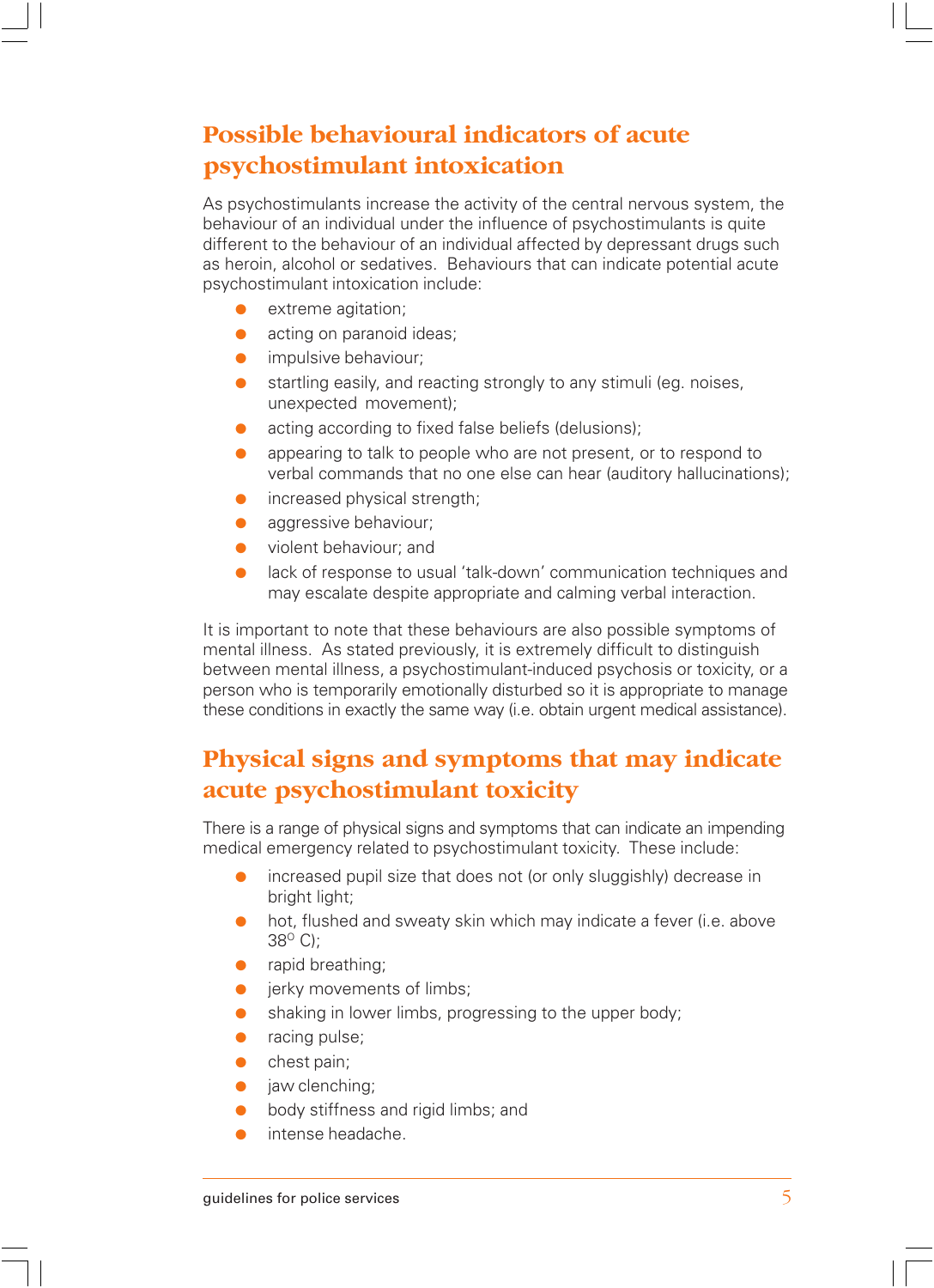## **Direct questioning of the individual**

In asking the following questions, it is important to communicate to the individual that police officers are trying to determine the most appropriate level of assistance required, and that medical assistance may be called if necessary.

| Ask the individual (if possible): |                                                                                                                                                                                                                                                  |  |
|-----------------------------------|--------------------------------------------------------------------------------------------------------------------------------------------------------------------------------------------------------------------------------------------------|--|
| 1.                                | "Have you taken any drugs like 'speed', 'ice', 'coke' or<br>'ecstasy'?"<br>If YES: "What did you take?" and "How much?"<br>the larger the quantity of psychostimulant<br>consumed, the higher the risk of complications<br>relating to toxicity. |  |
|                                   | 2. "When did you last take them?"<br>peak risk time for cocaine toxicity is 20-40 minutes after<br>administration;<br>peak risk time for an amphetamine toxicity is<br>approximately 2-3 hours after administration.                             |  |
| 3.                                | "What other drugs have you taken?"<br>it is important for the ambulance officers to know of<br>other drugs taken as it will influence administration of                                                                                          |  |

## **Questioning bystanders, friends or family members**

If it is not possible to gain any information from the individual in question, gather information from bystanders, by asking questions such as:

| "Has the individual taken any drugs like 'speed', 'ice', 'coke' or |
|--------------------------------------------------------------------|
| 'ecstasy'?"                                                        |

If YES: "What have they taken and how much?"

"How long ago did the individual use the drug?"

**2. "What else have they taken?"** and

sedating medications.

**3. "Does the individual suffer from mental health problems or problems with their nerves?"**

Having trusted friends or a relative talk to the individual in a calming fashion may also be helpful if you can ensure their safety.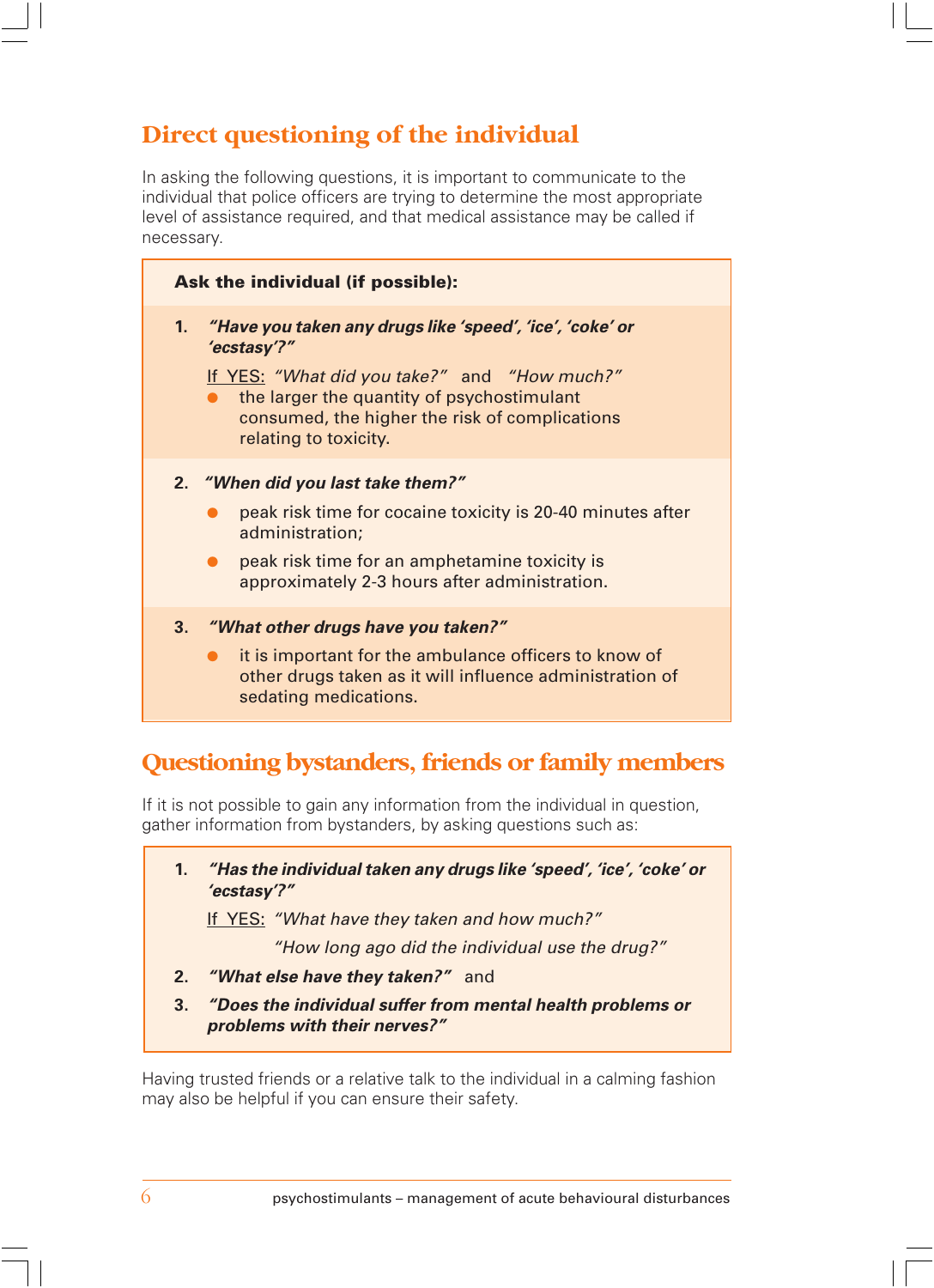## **Environmental indicators of psychostimulant use – Setting**

If verbal information cannot be obtained, the immediate surroundings can also inform the assessment process. Look for items that may indicate recent drug use, such as needles, syringes, spoons, or resealable plastic bags. Also take into consideration where the incident is occurring.

The following settings may increase suspicion of psychostimulant use:

- $\bullet$  a nightclub;
- a dance party or 'rave';
- a private party:
- a music concert;
- a large one-day event; or
- a dealer's house or a place of psychostimulant manufacture (clandestine laboratory).

### **Detection of a suspected illicit substance**

The police officers may actually find an illicit substance in the possession of the individual. Psychostimulants come in many different forms:

- crystalline ('ice' or methamphetamine);
- powder ('speed' or amphetamine sulphate);
- tablet ('pills' usually methamphetamine but may also be ecstasy or MDMA); and
- oily, wet powder ('base' or methamphetamine).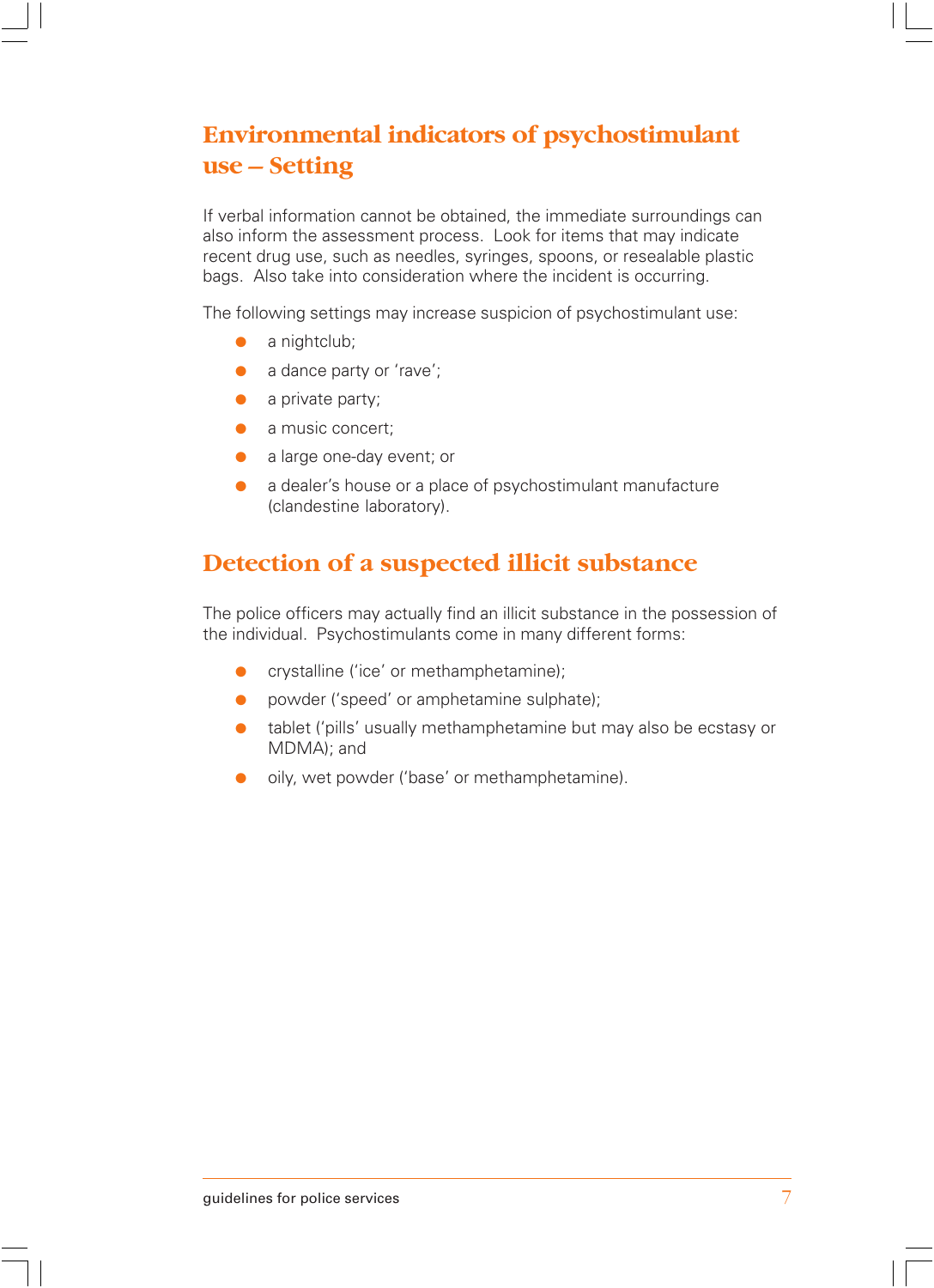## **Management in the field**

If the officer suspects that the acute behavioural disturbance is associated with psychostimulant toxicity and any of the signs and symptoms listed above are evident, or indeed if the person is psychotic and the use of drugs is suspected, the first-line management of this situation is to **gain urgent medical assistance**.

#### **Step 1: Emergency management**

### **Call an ambulance.**

Medical assistance is best provided by ambulance officers or intensive care paramedics at the scene, although it is appreciated that such resources are not always available and police themselves may need to transport the individual to an emergency department in rare instances. At all times it must be recognised that psychostimulant toxicity is a medical emergency and medical intervention must be implemented as soon as possible, in an environment that reduces the risk of increasing the person's agitation and associated medical complications. Therefore, police-initiated transport to the emergency department should only be undertaken if an ambulance service is not available.

Medical intervention usually consists of prompt adequate sedation. Sedation of individuals with psychostimulant toxicity at the scene, when it is available, achieves several important aims.

#### **Sedation:**

- reduces the risk of harm to the individual, bystanders and police;
- reduces the risk of harm during transport to hospital by ambulance; and
- provides an opportunity for medical assessment to be initiated.

Subsequent treatment in the emergency department includes medical management of individual symptoms as they arise. This may involve mechanical cooling of the body to ensure that the risk of organ failure due to overheating is reduced. Particular medications to control blood pressure, pulse rate and other complications may need to be administered; and regular monitoring of patient progress will be required.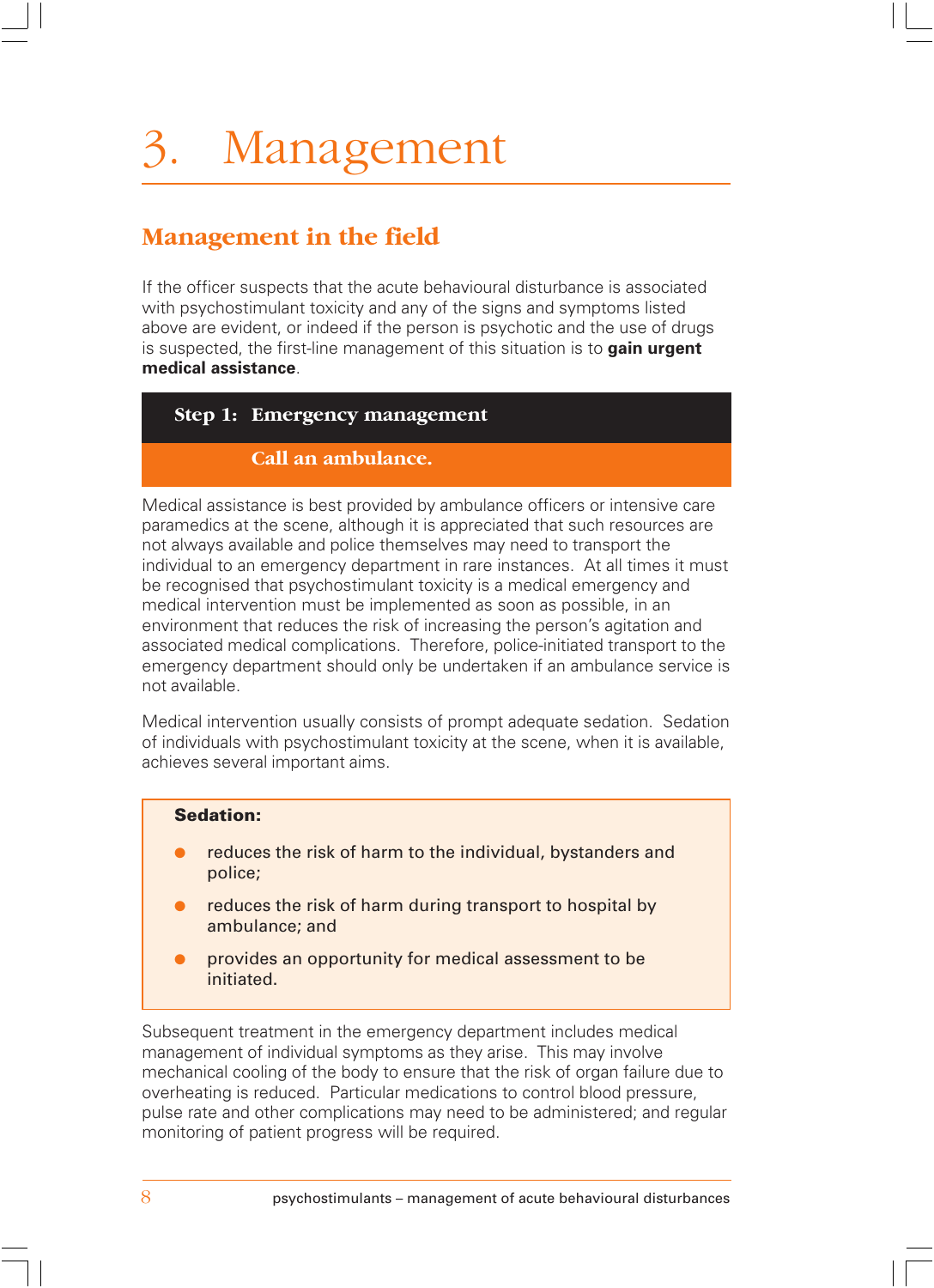Not all ambulance officers or paramedics are able to offer sedation at the scene due to the variation in training requirements across different jurisdictions. Therefore each situation, including medical management, will be dealt with in accordance with available resources and state/territory legislation (eg. Mental Health Act, Ambulance Officers Act, Guardianship Act, Use of Force legislation), particularly if the individual refuses consent for emergency sedation.

It is necessary for police officers to continue to manage the individual until the ambulance arrives.

### **Step 2: Management until medical assistance can be gained**

Police officers have two main ways of managing acute behavioural disturbance until the ambulance arrives, both of which are aimed at safely containing the person at the scene:

- 1. calming verbal communication; and
- 2. physical restraint.

It may be that a combination of these two strategies is required to ensure the person is contained and can do no further harm to themselves or others.

#### **Calming verbal communication**

#### **Inform the individual that an ambulance has been called**

Communication strategies were previously recommended in the Assessment section. However it is important to tell the individual that an ambulance has been called and medical assistance will soon arrive, or that police officers are taking them to the hospital. This may assist to de-escalate the situation and the individual may become more co-operative if they believe the crisis will be dealt with in a medical context.

#### **Physical restraint**

### **Special precautions must be taken due to the risk of increased body temperature leading to severe medical complications**

The escalating threat of physical injury to the individual, police officers or bystanders, despite all efforts at verbal de-escalation of the situation, will probably require police officers to restrain the acutely intoxicated individual in an effort to contain them at the scene until medical assistance arrives. Each jurisdiction will have 'Use of Force' guidelines already in place, and the current guidelines are not intended to replace existing guidelines. Rather, this document is intended to detail the special precautions that should be observed when restraining individuals suspected of acute psychostimulant toxicity.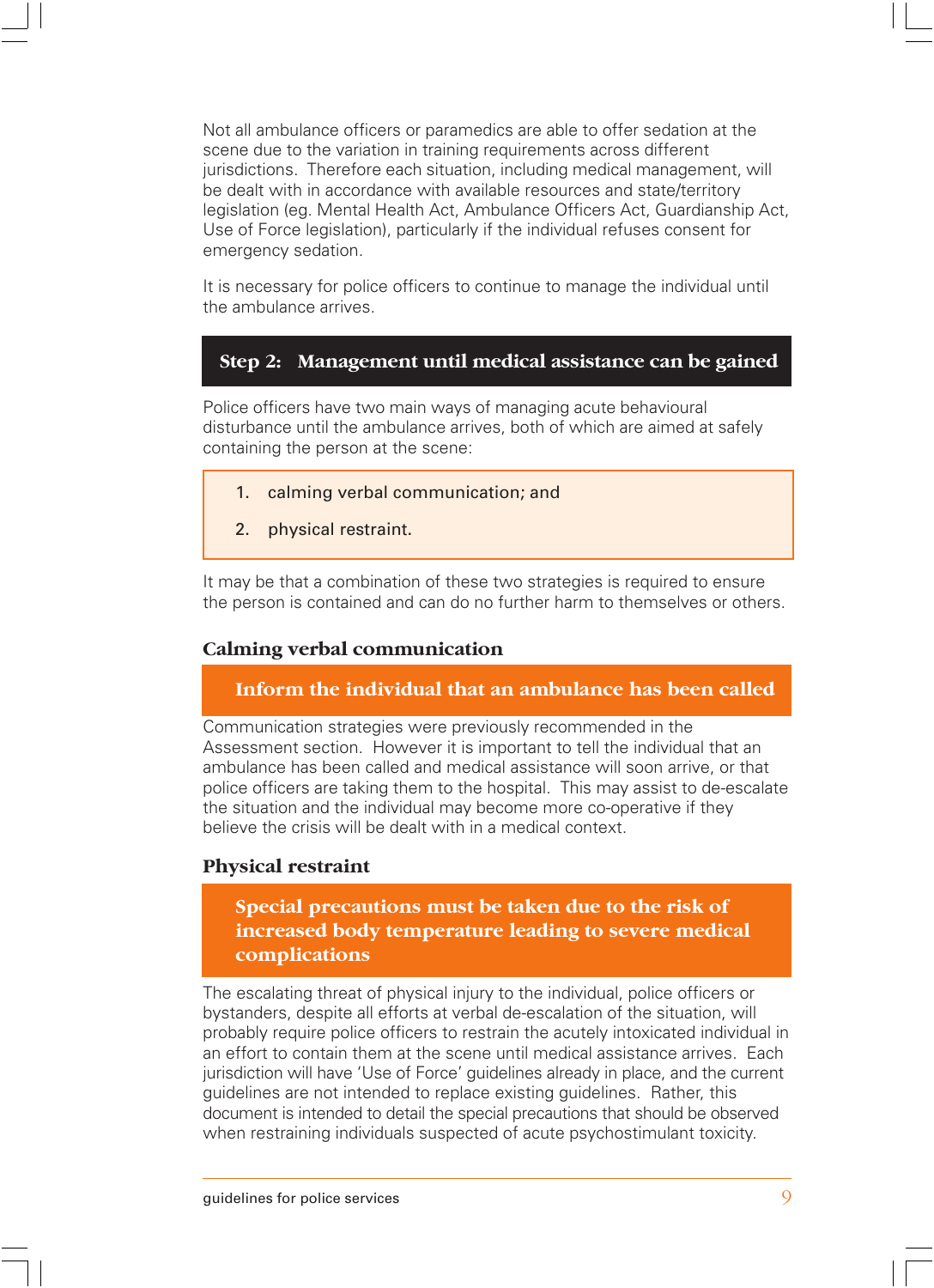#### **The aim of any physical restraint is:**

**"…to minimise the ability of the person to move and injure themselves or others and at the same time to ensure that the person has a clear airway and circulation is not obstructed**" (New South Wales Health, 2002).

#### **The following steps have been recommended 1 :**

- Sufficient officers should be present to ensure safe restraint.
- Nominate one police officer and this officer only should explain what is happening in a calm fashion. Only the nominated police officer should negotiate with the individual being restrained to avoid negotiation breakdown and confusion, particularly if the person is psychotic or paranoid.
- Police officers enter the area and initially keep at least two metres from the individual.
- After a key word is called, police move in towards the individual forming a circle. All potentially hazardous objects should be out of the person's reach.
- Police then contact the main muscle groups on the individual's limbs.
- Police officers to the side of the individual move to restrain the individual's arms in an arm lock (strong hand of the officer takes hold of the wrist/forearm and the weak hand is placed under the arm of the individual and takes hold of the bicep area and locks the individual's arm against the police officer's body).
- Police officers behind the person should support the head and neck, and then lower the individual to the ground (take care to avoid placing fingers/body in a position where the person can bite).
- Police officers who are facing the individual move to restrain the legs reaching for the thighs first.
- All officers involved lower the individual to the ground gently so that they lie on their back.
- Rotate the individual's limbs outward and secure to the ground/floor, place the palm of the hand flat facing downwards. Secure limbs at the wrist, elbow, knee and ankle using only the force required to minimise movement and reduce possible escalation of body temperature.
- The designated police officer continues to talk calmly to the person until the ambulance arrives.

<sup>1</sup> These steps have been adapted from Management of Adults with Severe Behavioural Disturbance – guidelines for clinicians in New South Wales, NSW Health Department 2001- 2002, in addition to strategies written by Sergent Barry McMahon, NSW Police Training Academy.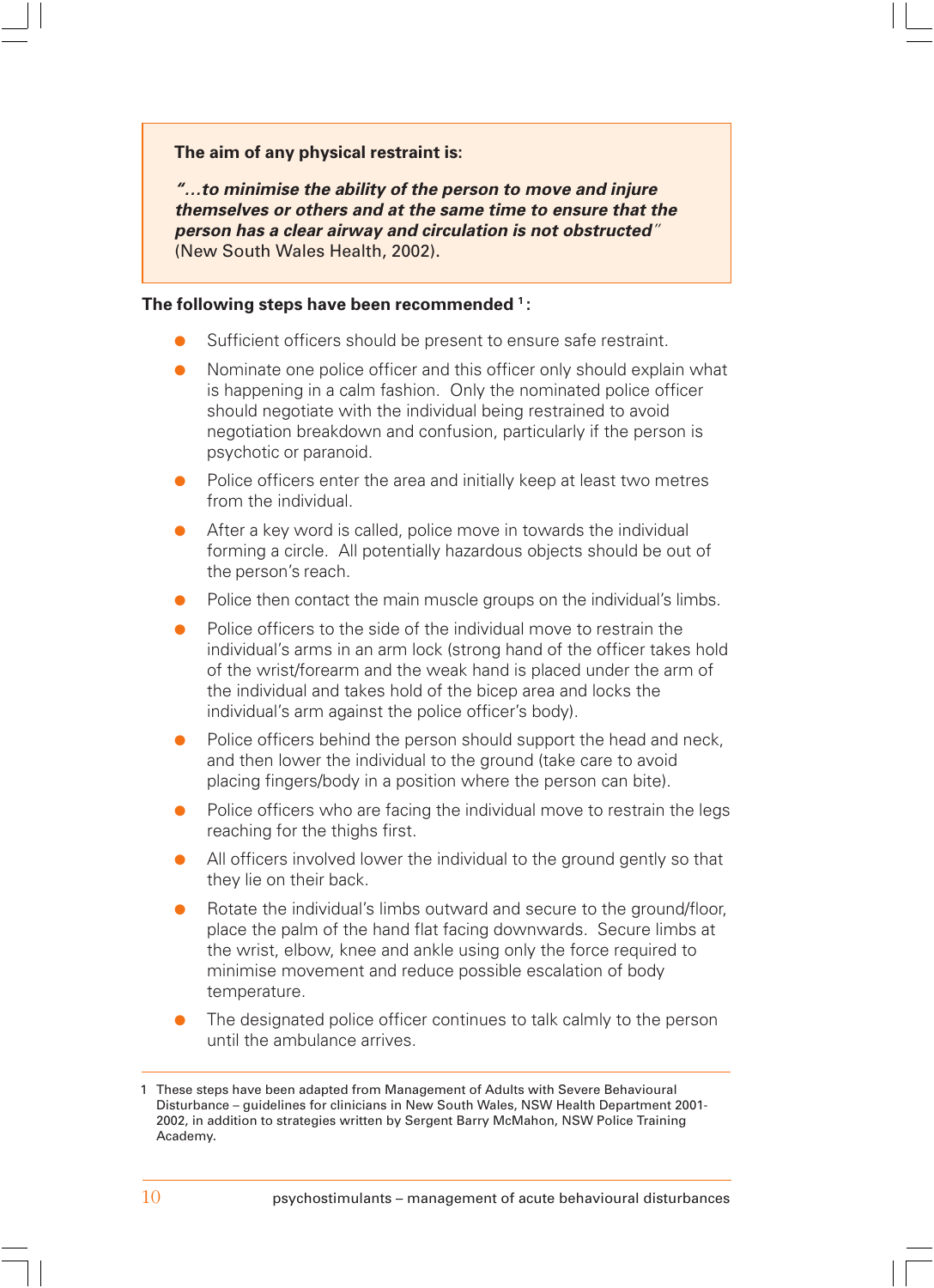Restraint will usually need to be maintained until sedation is given by the ambulance officers or paramedics. Police officers may need to continue to restrain the individual **in the ambulance** during transport to hospital, as a person intoxicated with psychostimulants who has been administered sedating medications cannot safely be transported to a medical facility in a police vehicle. Restraints that are alternatives to hand cuffs might be available in the ambulance such as wrist/ankle cuffs or posey restraints, and may be more suitable for sedated patients.

The emergency department should be alerted to the situation prior to arrival at the hospital and cautious restraint should at least be maintained until arrival of medical staff. Restraint may need to continue in the emergency department until sedation is given. However police officers and emergency department personnel will negotiate continuation of restraint on a case-by-case basis.

#### **Special precautions for restraint**

**Restrain for the least possible time;**

**Calming communication should continue to be used to reduce agitation leading to increased body temperature.**

Psychostimulant use has been nominated as a possible risk factor for sudden death of individuals being physically restrained (Stratton et al., 2001).

The most important thing to keep in mind when restraining an individual suspected of being under the influence of a psychostimulant substance is that the individual, while behaving in an aggressive or violent manner, is at great risk of experiencing adverse effects, including seizure, stroke and heart attack (cardiac arrest).

Due to the effects of the psychostimulant on the individual, the body is already under significant stress. In a physical restraint situation, the central nervous system is further stimulated leading to increased heart rate, increased blood pressure and increased body temperature. For these reasons, it is essential that physical restraint be undertaken for the shortest possible time, and calming communication should continue to be utilised to reduce agitation.

#### **Procedures for police-initiated transport if necessary**

Police should only transport a person to the emergency department if an ambulance service is unavailable. As many police vehicles are simply a utility or dual cab with a metal cage of wire mesh, it is often dangerous to place a person at risk of self-harm or psychostimulant toxicity into such an environment. If an ambulance service is unavailable, a thorough risk assessment should be undertaken prior to police initiating transport to a medical facility. Based on the risk assessment, an alternative vehicle may need to be utilised for the transport, and an officer must at least maintain eye contact with the at risk detainee until arrival at the hospital.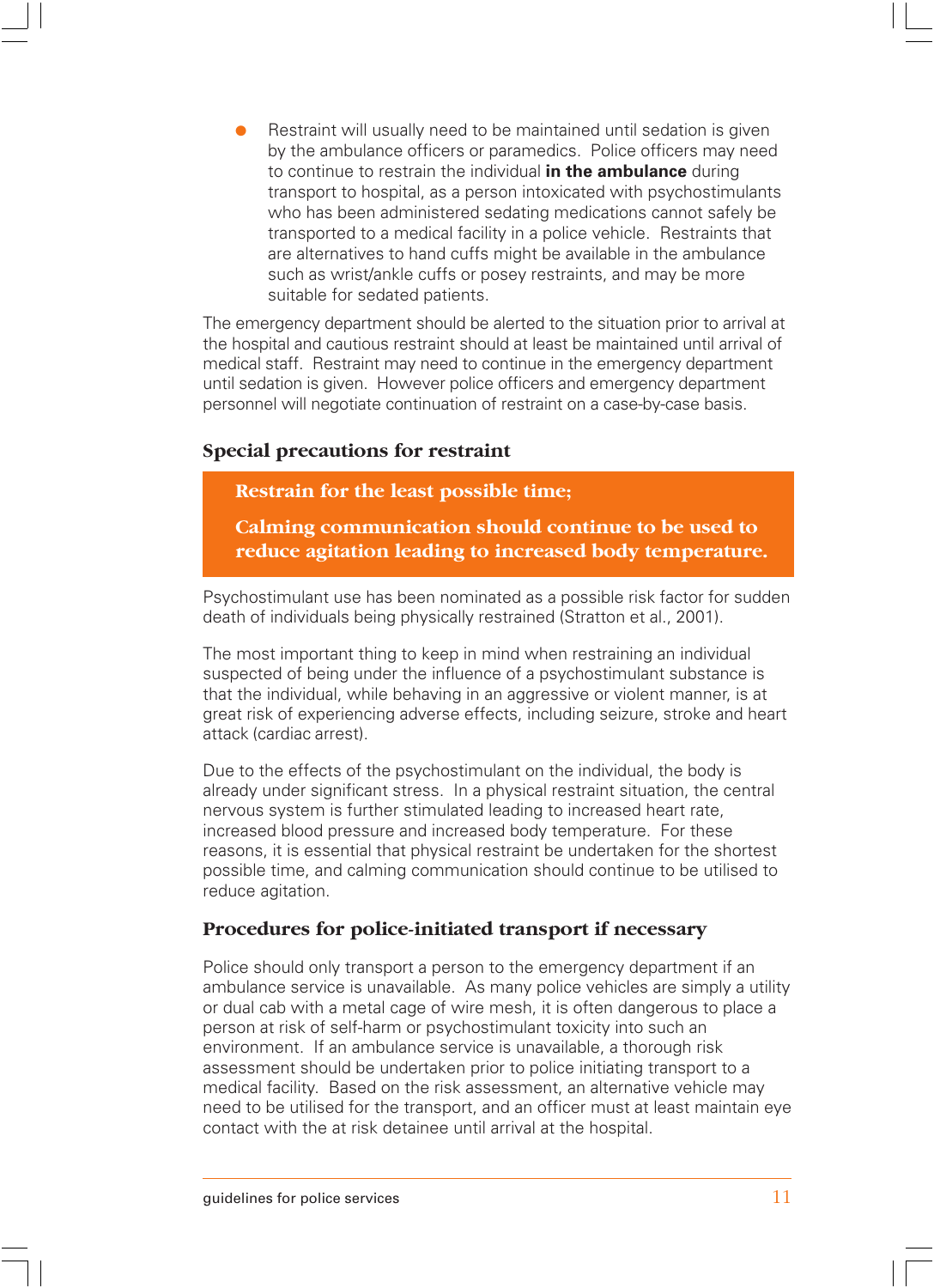## **Management of acute psychostimulant toxicity in custodial settings**

**Key steps for the management of acute psychostimulant toxicity in custodial settings are:**

- 1. accurate assessment
- 2. continued observation for six hours
- 3. mechanical cooling if indicated
- 4. prompt medical assistance when required

According to the QPS guidelines, "if a person is significantly intoxicated, they should not be accepted into the watch house, unless they have been cleared by a health professional".

However, it may be that symptoms of psychostimulant toxicity only become evident after an individual has been accepted into custody. As a safety precaution it is recommended that custodial officers undertake a formalised assessment routinely at the time any person is detained to ensure potential cases of psychostimulant toxicity are not overlooked. The guidelines for questioning, as well as the signs and symptoms of acute toxicity as detailed in the Assessment section of these guidelines, should be applied to the custodial setting.

If the detainee is suspected of or known to have recently used psychostimulants, and is not showing any signs of toxicity, it is important to continuously monitor the individual for a period of 8 hours as deterioration, if it takes place, may occur rapidly. This is particularly relevant in certain containment situations with poor ventilation such as a dock. Such environments can rapidly elevate a detainee's body temperature leading to adverse consequences previously described. When in doubt, always seek medical assistance.

If the detainee's presentation indicates acute toxicity, urgent medical attention must be gained as soon as possible. This may be secured by contacting the medical officer responsible for the particular custodial setting, or in cases of extreme emergency.

#### **Indicators of a medical emergency include:**

- **•** limb jerking or rigidity;
- rapidly escalating body temperature;
- alteration in the level of consciousness;
- severe agitation; and
- severe headache.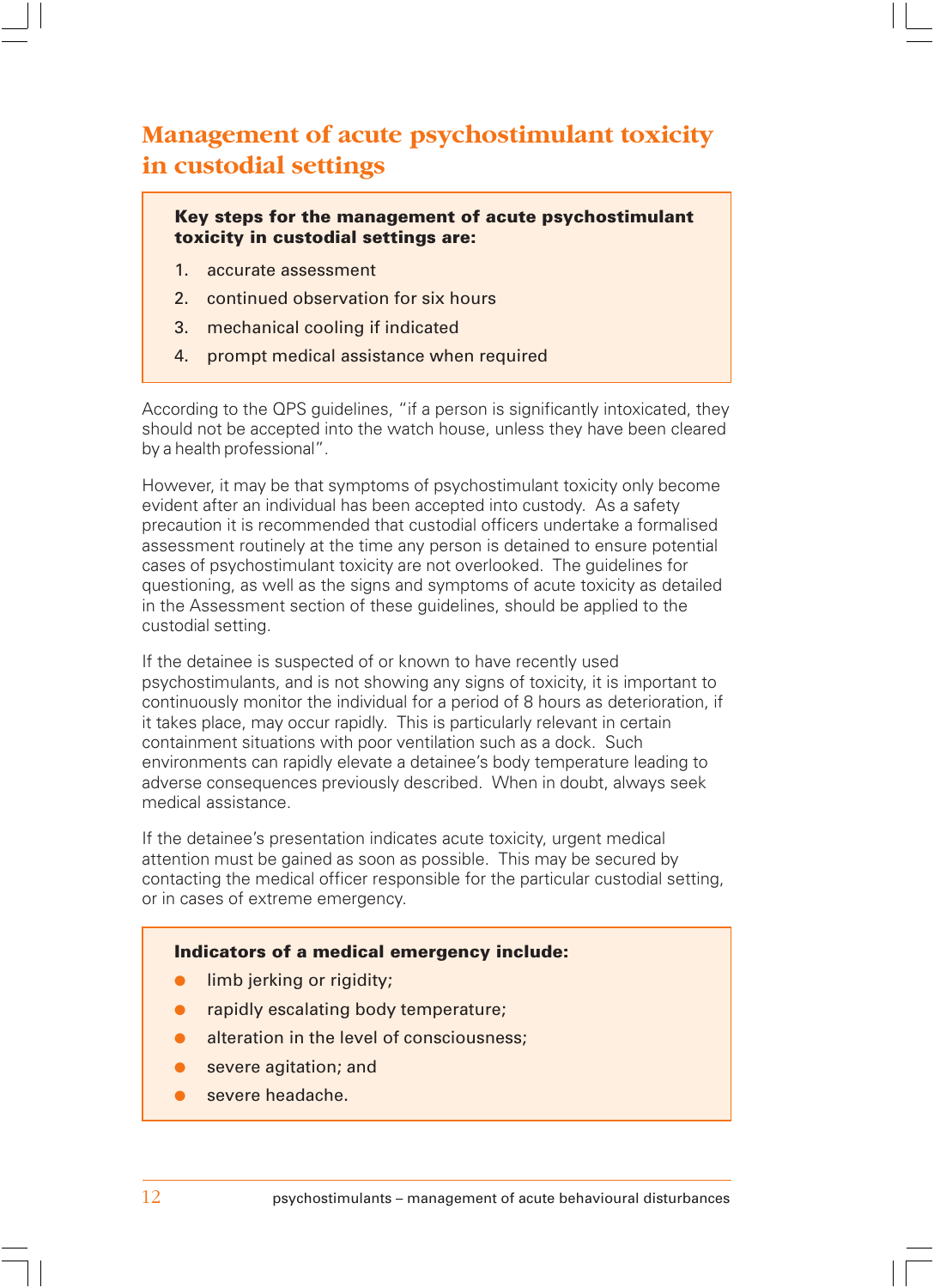If any of the above signs manifest, alternative emergency medical attention must be sought and the detainee kept as calm and as cool as possible until help arrives.

Mechanical cooling may need to be started quickly if body temperature rises rapidly.

#### **Cooling steps can involve:**

- cold or wet packs placed under arm pits, on head and back of neck;
- removal of restrictive clothing;
- a cooling fan; and
- cool, oral fluids.

The detainee must be continually observed, utilising any specific charts available to the custodial setting for recording purposes, until medical assistance arrives.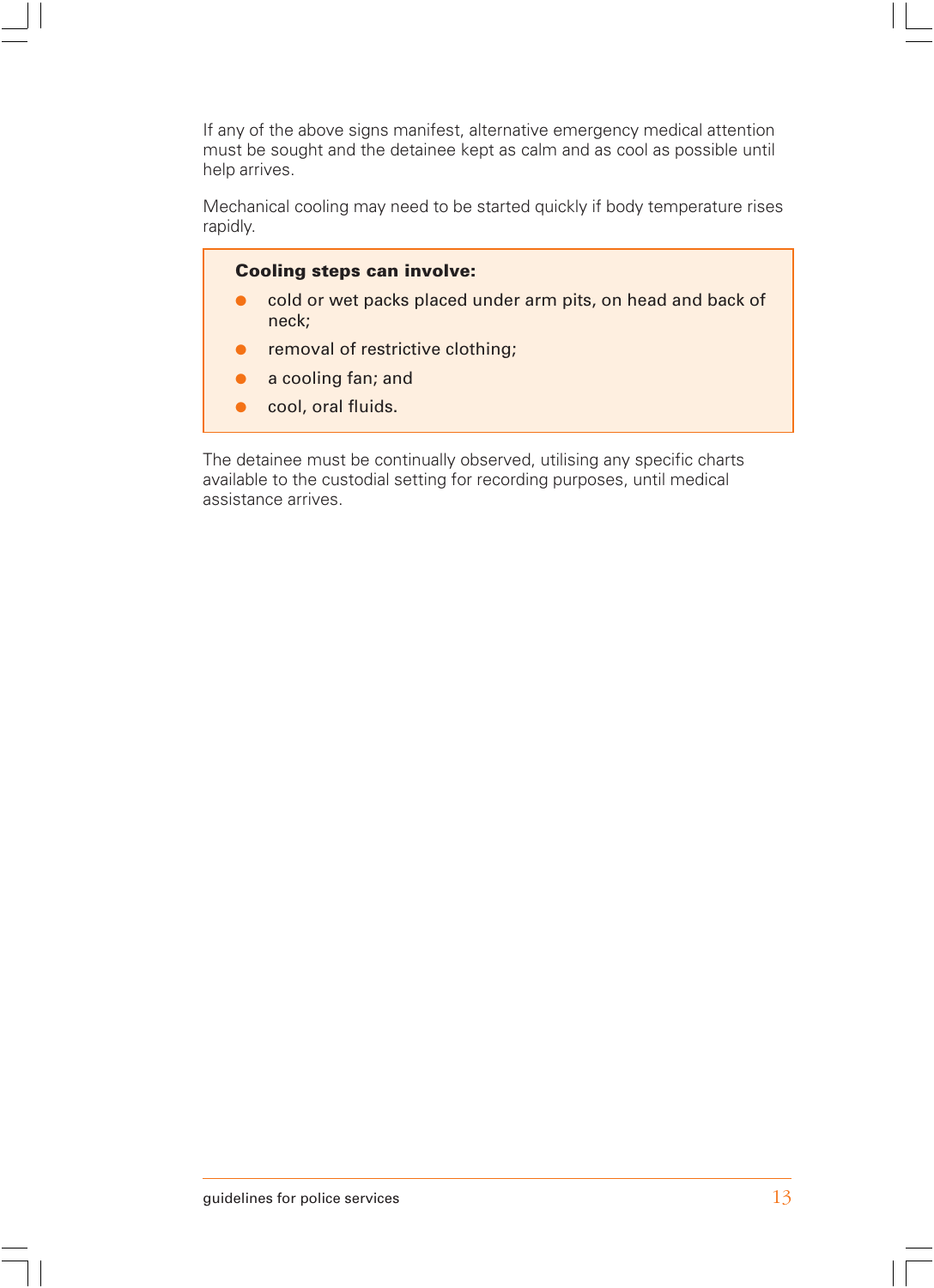# 4. In a nutshell

- Psychostimulant toxicity is a potentially lethal condition and is a medical emergency;
- it is difficult to discriminate between mental health problems (psychosis) and drug intoxication, so respond to both in the same way;
- the first priority for management of toxicity by police services is to gain urgent medical assistance:
	- **→** call an ambulance: OR
	- $\rightarrow$  take the individual to the closest emergency department;
- calming communication to de-escalate potentially dangerous situations and medical complications is recommended;
- when restraint is indicated to contain a dangerous situation, special precautions must be observed:
	- $\rightarrow$  shortest possible duration of restraint;
	- $\rightarrow$  maintain restraint until medical assistance is gained or until sedation is administered; and
	- **→** use calming communication techniques to reduce the individual's agitation (may help to stop rapid increase in body temperature);
- usual police procedures to address the incident / crime may be instituted after medical complications have been stabilised;
- management in custodial settings should be in accordance with field management:
	- **→** assessment: and
	- **→** close observation:
- gain urgent medical assistance when indicated.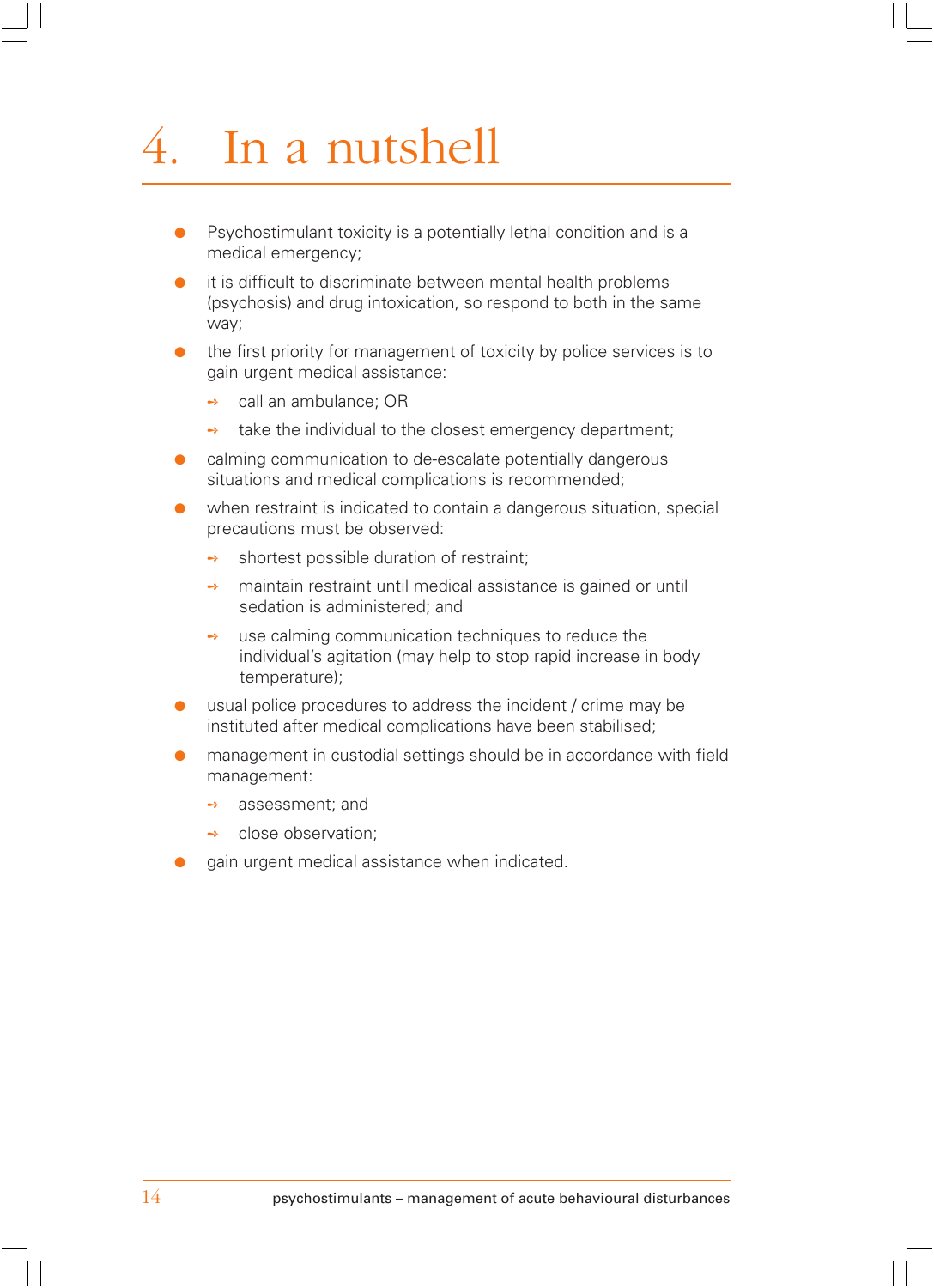# References

- The AGREE Collaboration (2001). Appraisal of guidelines for research and evaluation (AGREE) instrument. www.agreecollaboration.org.
- Adam, T., Crosby, B., Kang, V., Spooner, C. & Wodak, A (2002). Development of community responses to increased cocaine problems. Unpublished report.
- Australian Crime Commission (2003). Australian Illicit Drug Report 2001/02. Commonwealth of Australia. Canberra.
- Australian Institute of Health and Welfare (2002). 2001 National Drug Strategy Household Survey, Drug Statistics Series number 11. Australian Government Publishing Service, Canberra.
- Centre for Mental Health (amended May 2002). Management of Adults with Severe Behavioural Disturbance – guidelines for clinicians in NSW. NSW Health Department 2001-2002.
- Darke, S., Kay, S. & Topp, L. (2002) New South Wales Drug Trends 2001: Findings From the Illicit Drug Reporting System. NDARC Technical Report number 125.
- Dean, A., & Whyte, I. Emergency Management of Acute Psychostimulant Toxicity, in Baker, A., Lee, N. K., & Jenner, L. (eds) Models of intervention and care for psychostimulant users (Second Edition), National Drug Strategy Monograph Series No 51. Canberra.
- Makkai, T. & McGregor, K. (2003), Research and Public Policy Series No. 47: Drug Use Monitoring in Australia: 2002 annual report on drug use among police detainees. Canberra: Australian Institute of Criminology: 2003.
- National Health and Medical Research Council (NHMRC, 1998). A guide to the development, implementation and evaluation of clinical practice guidelines. Commonwealth of Australia.
- Queensland Crime Commission (2000). The amphetamine market in Queensland: Crime Bulletin number 2.
- Queensland Police Service (QPS) (2003). Managing Psychostimulant Users. CD-ROM, Queensland Police Service.
- Stratton, S.J., Rogers, C, Brickett, K & Gruzinski, G. (2001): Factors associated with sudden death of individuals requiring restraint for excited delirium. American Journal of Emergency Medicine, 19: 187-191.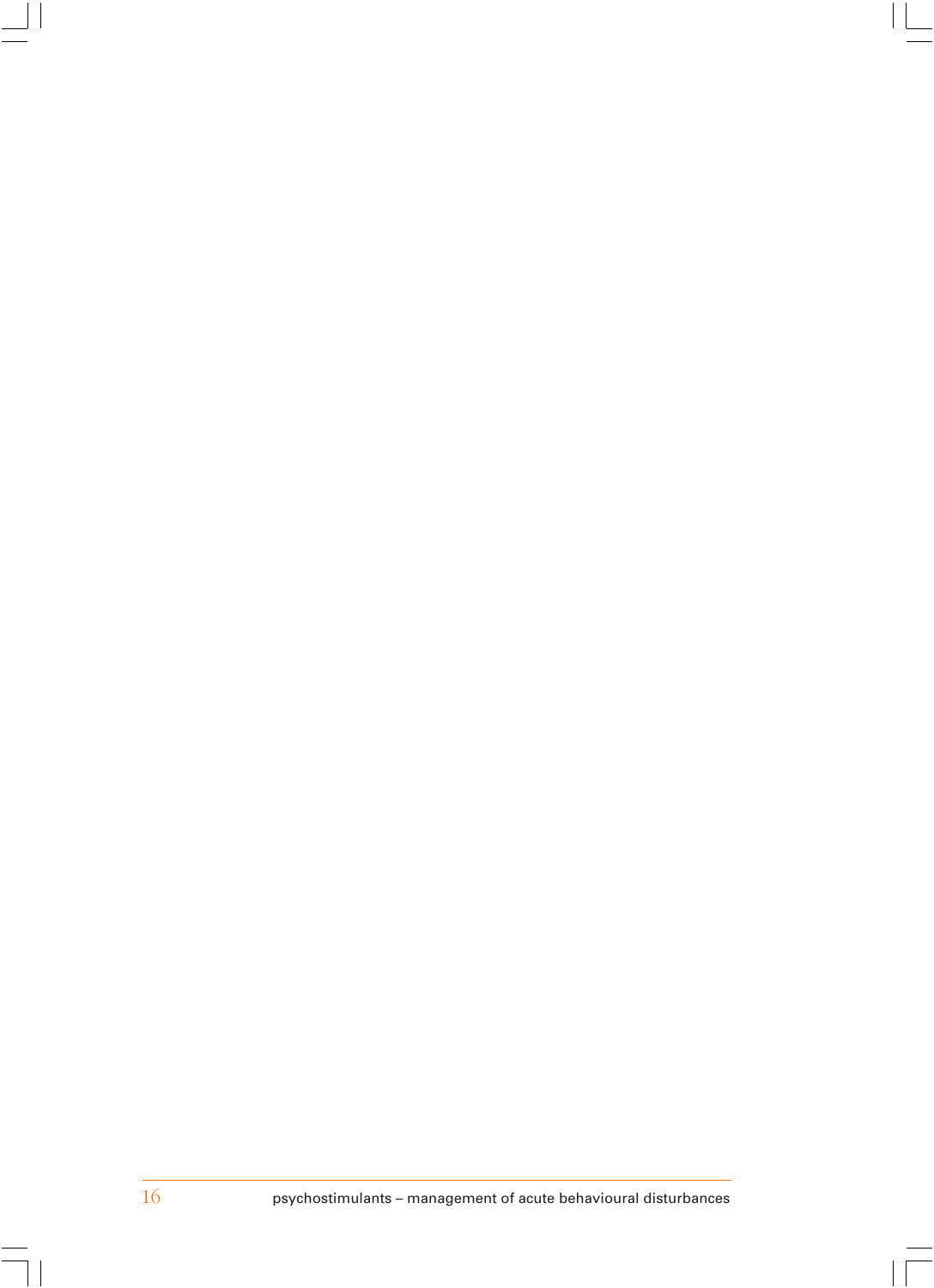# Appendices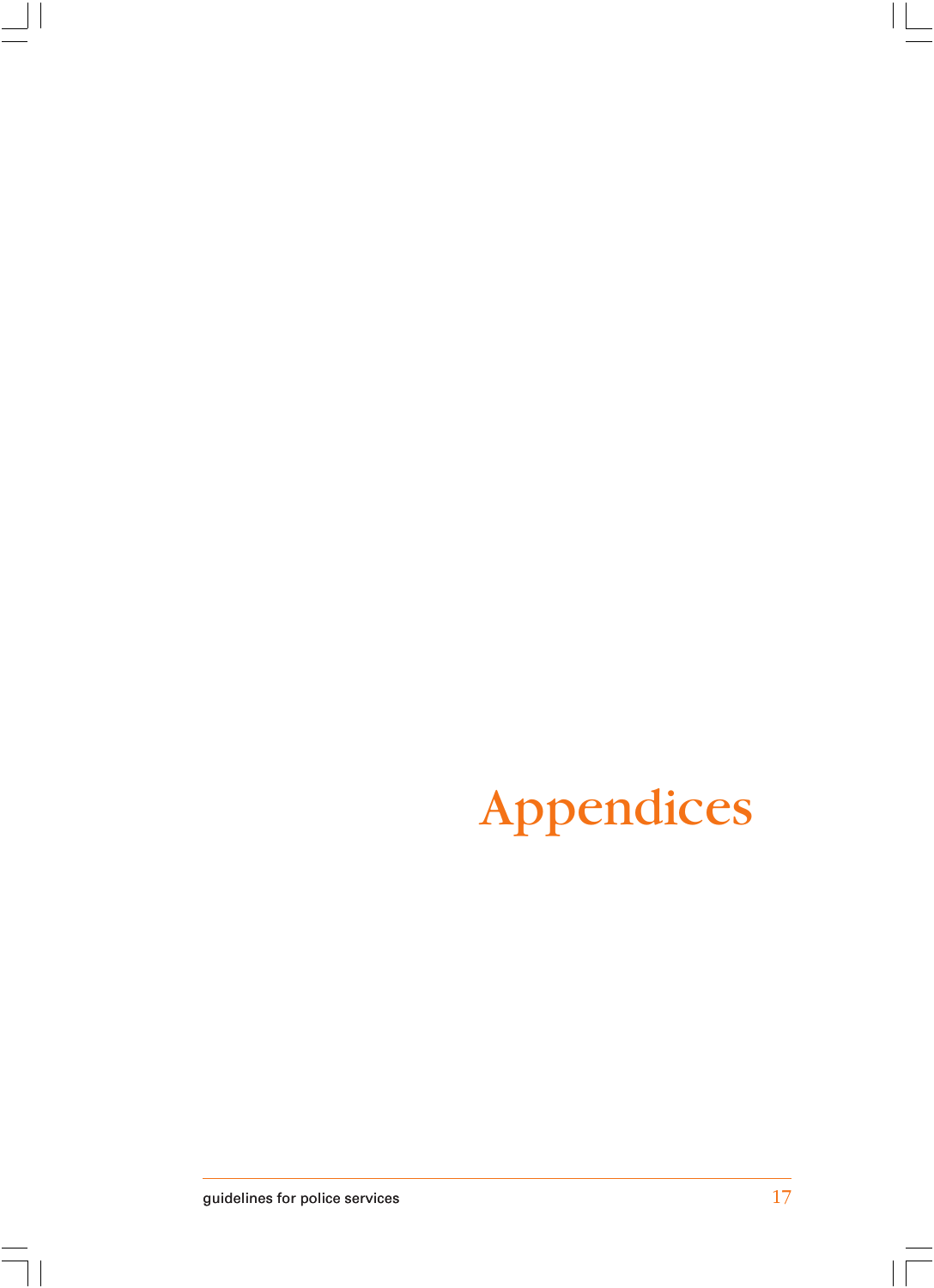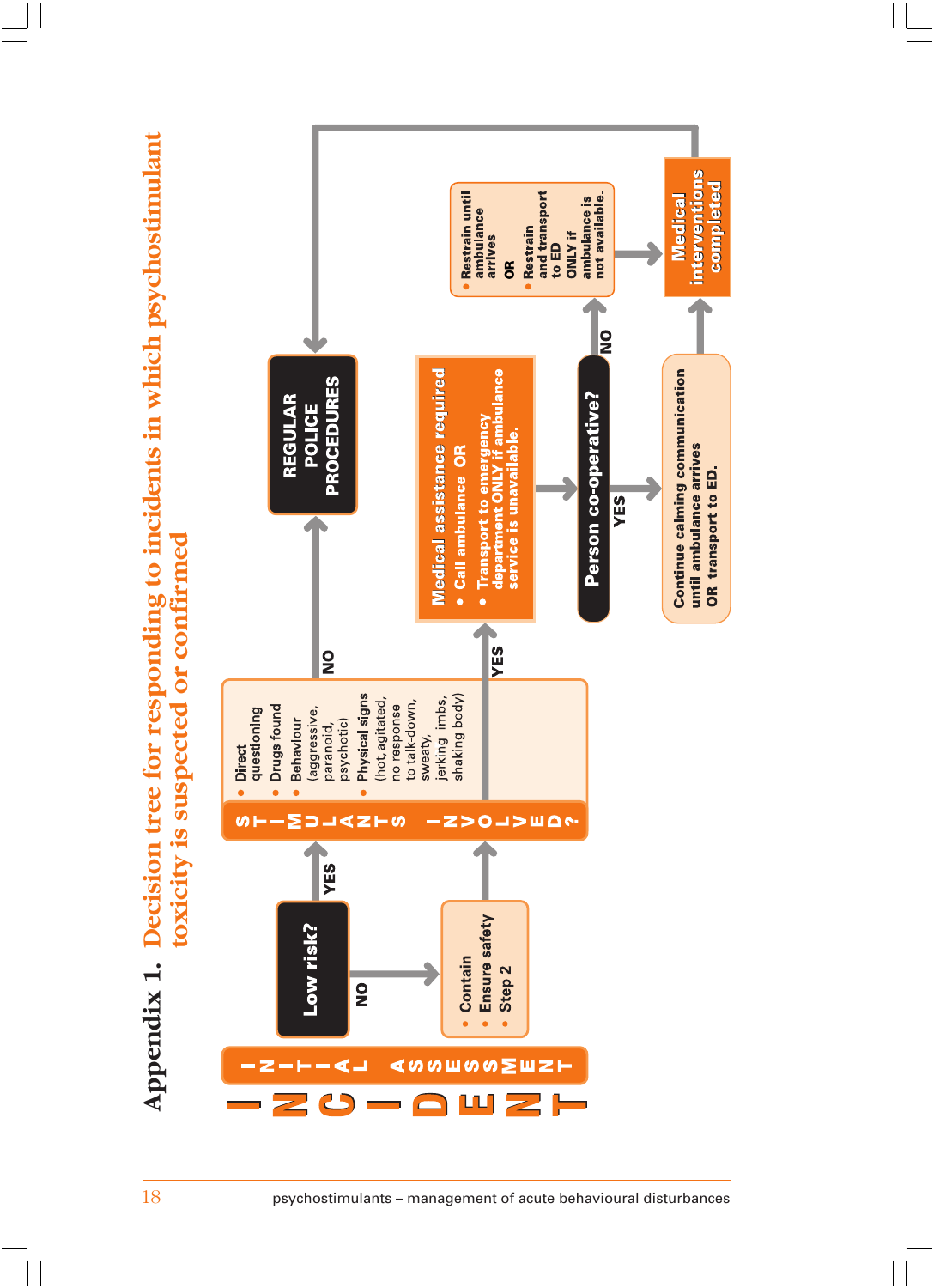#### **Suggested** *Aide Memoire* **for police services**

#### **Side A**

#### **Suspect problems with psychostimulants if person is/has:**

- Severely agitated
- Can't be calmed
- Paranoid / suspicious
- Big pupils
- Sweaty / flushed
- Out of touch with reality
- Startles easily
- Acting impulsively
- Severe headache
- Body stiffness / rigid limbs
- Chest pain
- Change in consciousness
- Rapid breathing
- Very high temperature
- Shaking of lower limbs
- Shakes go to upper body

#### **MEDICAL EMERGENCY** ➺ **CALL AMBULANCE**

#### **Side B**

#### **Special precautions:**

- Calm communication
- Try to keep them cool
- Maintain at scene until ambulance arrives
- Restrain only if necessary and for shortest time (restraint linked to sudden death)
- Peak times: cocaine 20-40 minutes, speed 2-3 hours after last dose

#### **Sample questions**

- Have you taken any drugs like 'speed' or 'coke'?
- What have you taken?
- When did you take it?
- How much did you take?
- What other drugs have you taken?
- Do you have problems with your nerves or emotional problems ?

#### **NOTIFY EMERGENCY DEPARTMENT PRIOR TO ARRIVAL**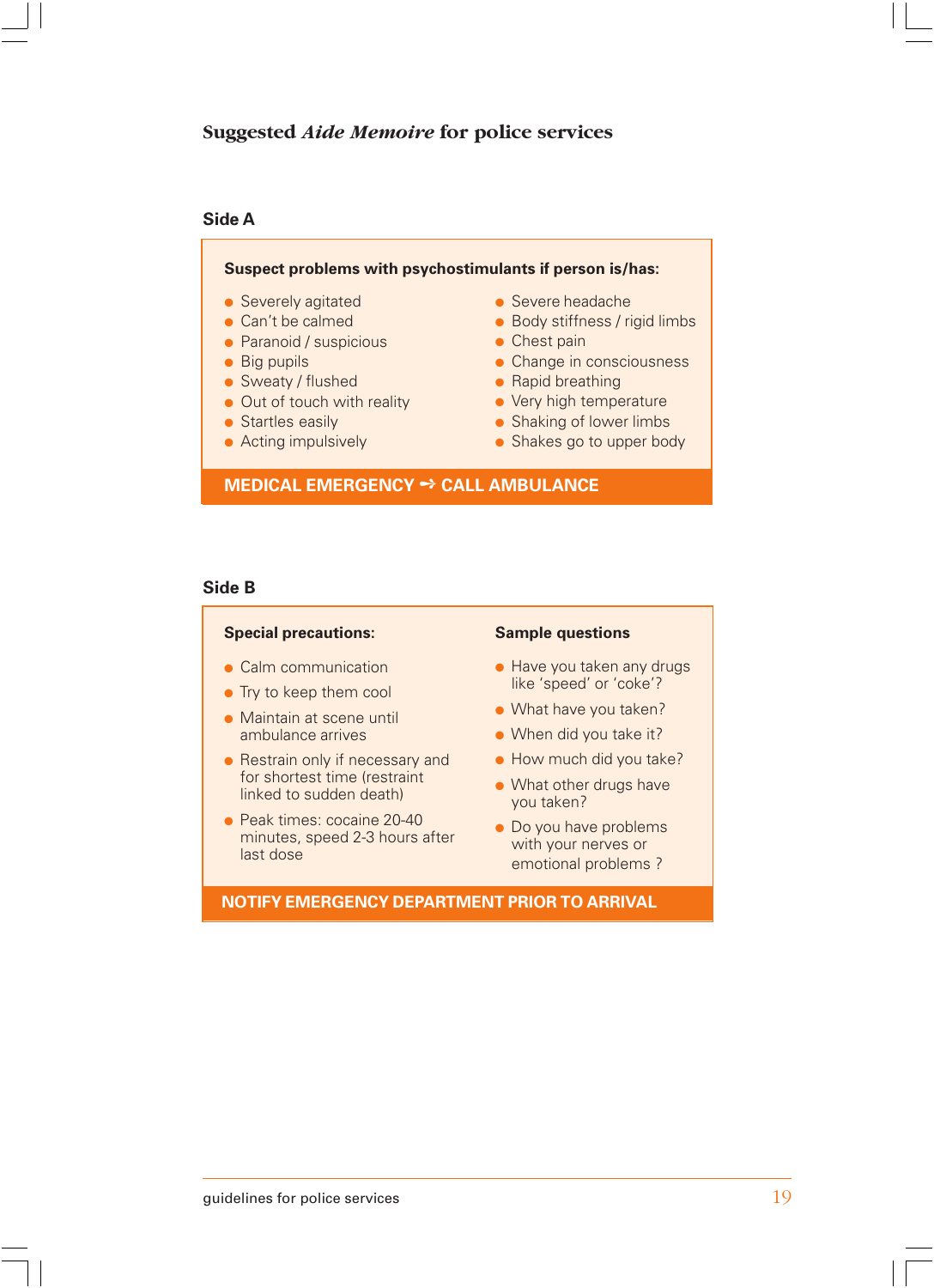## **Appendix 3. Guidelines development process and stakeholder involvement**

Due to a lack of available literature or evidence recommending safe management of these individuals by police services specifically, the development of these guidelines has been informed by the opinions of an expert panel of police, emergency department, clinical and academic staff and consumers (see below for the list of expert panel members).

The Expert Reference Group who oversaw the update of National Drug Strategy Monograph No 32 – Models of intervention and care for psychostimulant users, determined the methodology that would be undertaken in developing the guidelines. It was agreed that the model would be consistent with the National Health and Medical Research Council (NHMRC) and the AGREE recommendations for developing guidelines. That was:

- 1. the monograph will describe the natural history of psychostimulantrelated presentations for the four key groups, and provide a written resource;
- 2. an expert panel of appropriate police, clinical and academic personnel will be convened to inform the content of the guidelines;
- 3. various scenarios will be put to the expert panels to determine if evidence for intervention and management of those conditions exist and are applicable and to rate the quality of that evidence;
- 4. the guidelines will be comprehensive, flexible and adaptable for various settings across Australia; and
- 5. the draft guidelines will be circulated to other relevant experts around the country for comment to ensure varied input into the final guidelines, applicability to police services nationally, and wide acceptance for the dissemination phase. The list of experts is below.

In addition, key segments of the existing publication "Management of Adults With Severe Behavioural Disturbances: Guidelines for Clinicians in NSW" (Centre for Mental Health, 2002) have also been adapted for inclusion in the current guidelines.

Police Alcohol and Drug Coordinators in each state and territory, in addition to academic and clinical experts, were invited to review the current guidelines according to AGREE-style review criteria (the list of invited reviewers is attached at Appendix 4). A thorough review of the guidelines took place following receipt of expert comments.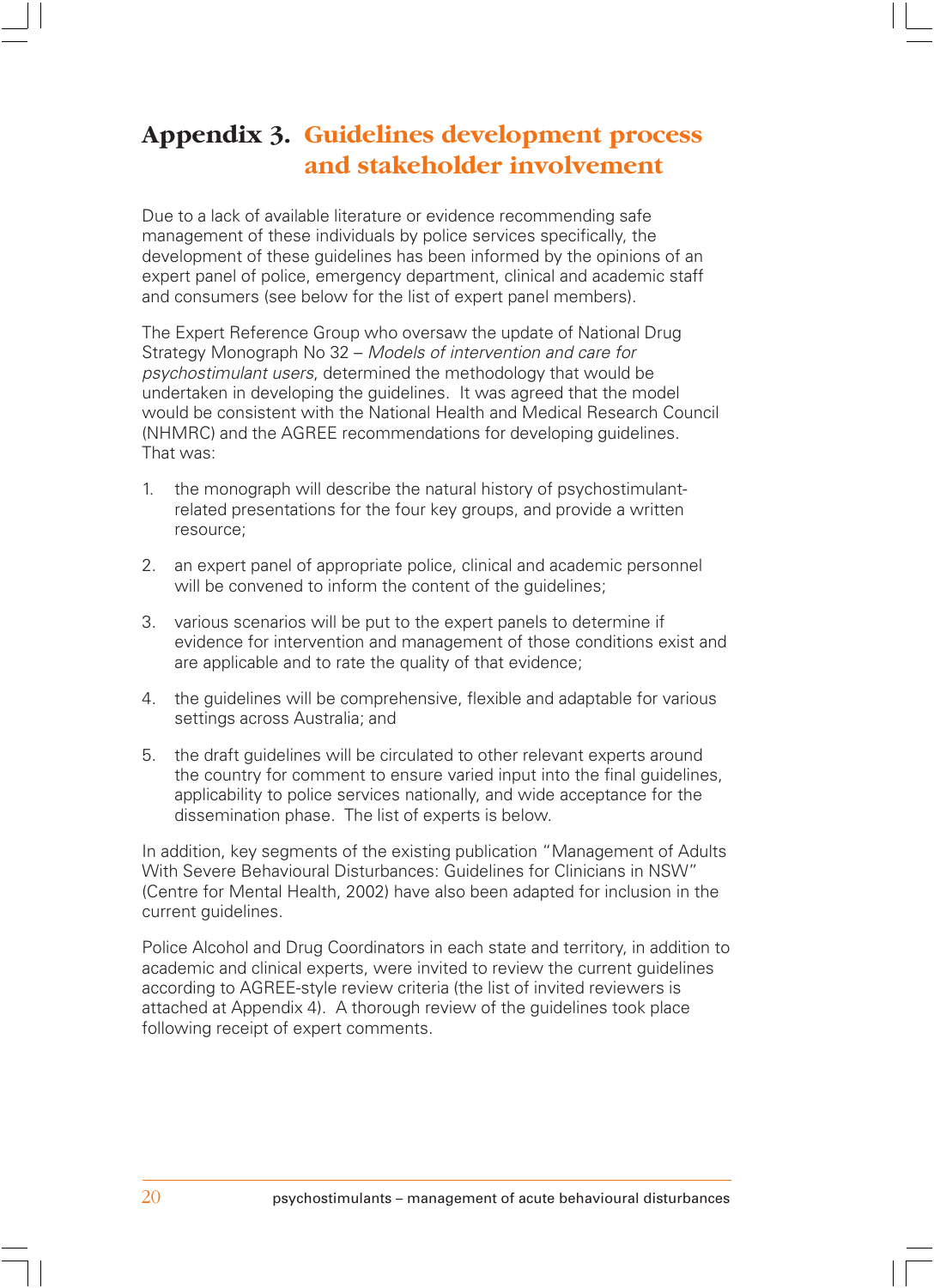### **Guidelines Development Working Party**

- Dr Amanda Baker, Centre for Mental Health Studies, University of Newcastle (Chair)
- Professor Ian Whyte, Senior Staff Specialist, Clinical Toxicology & Pharmacology, Newcastle Mater Hospital
- Ms Linda Jenner, Centre for Mental Health Studies, University of Newcastle
- Professor Vaughan Carr, Centre for Mental Health Studies, University of **Newcastle**
- Dr David Spain, Emergency Department, Gold Coast Hospital
- Mr Ron Henderson, Intensive Care Paramedic and Queensland State Drug Unit Coordinator, Queensland Ambulance Service
- Professor John Saunders, University of Queensland
- Dr Paul Mercer General Practitioner, AOD specialist, RACGP Queensland representative
- Dr Angela Dean, Department of Psychiatry, University of Queensland

Mr Michael Arnold, NSW Users and AIDS Association

### **Guidelines Development Meeting participants**

Dr Amanda Baker, Centre for Mental Health Studies, University of Newcastle (Chair)

Professor Ian Whyte, Senior Staff Specialist, Clinical Toxicology & Pharmacology, Newcastle Mater Hospital

- Dr Ed Heffernan, Forensic Mental Health Service, Royal Brisbane Hospital
- Dr Bill Kingswell, Forensic Mental Health Service, Royal Brisbane Hospital
- Ms Megan Smith, Senior Project Officer, Queensland Police Service
- Inspector Peter Mansfield, Queensland Police Drug and Alcohol Co-ordinator
- Senior Sergeant Damian Hansen, Drug & Alcohol Co-ordination
- Senior Sergeant Philippa Woolf, Operations Resource Co-ordinator, New South Wales Police

Senior Sergeant Ray Knight, Brisbane Watchhouse

Sergeant Don Schouten, Fortitude Valley Police

Sergeant Shane Turner, Brisbane City Police

Sergeant Terry Honour, Southport Police

Sergeant Troy Schmidt, Logan Central Police

Sergeant Bruce Dimond, Surfers Paradise Police

- Mr Ron Henderson, Intensive Care Paramedic and Queensland State Drug Unit Coordinator, Queensland Ambulance Service
- Dr Richard Bonham, Queensland Ambulance Service Medical Director and Emergency Specialist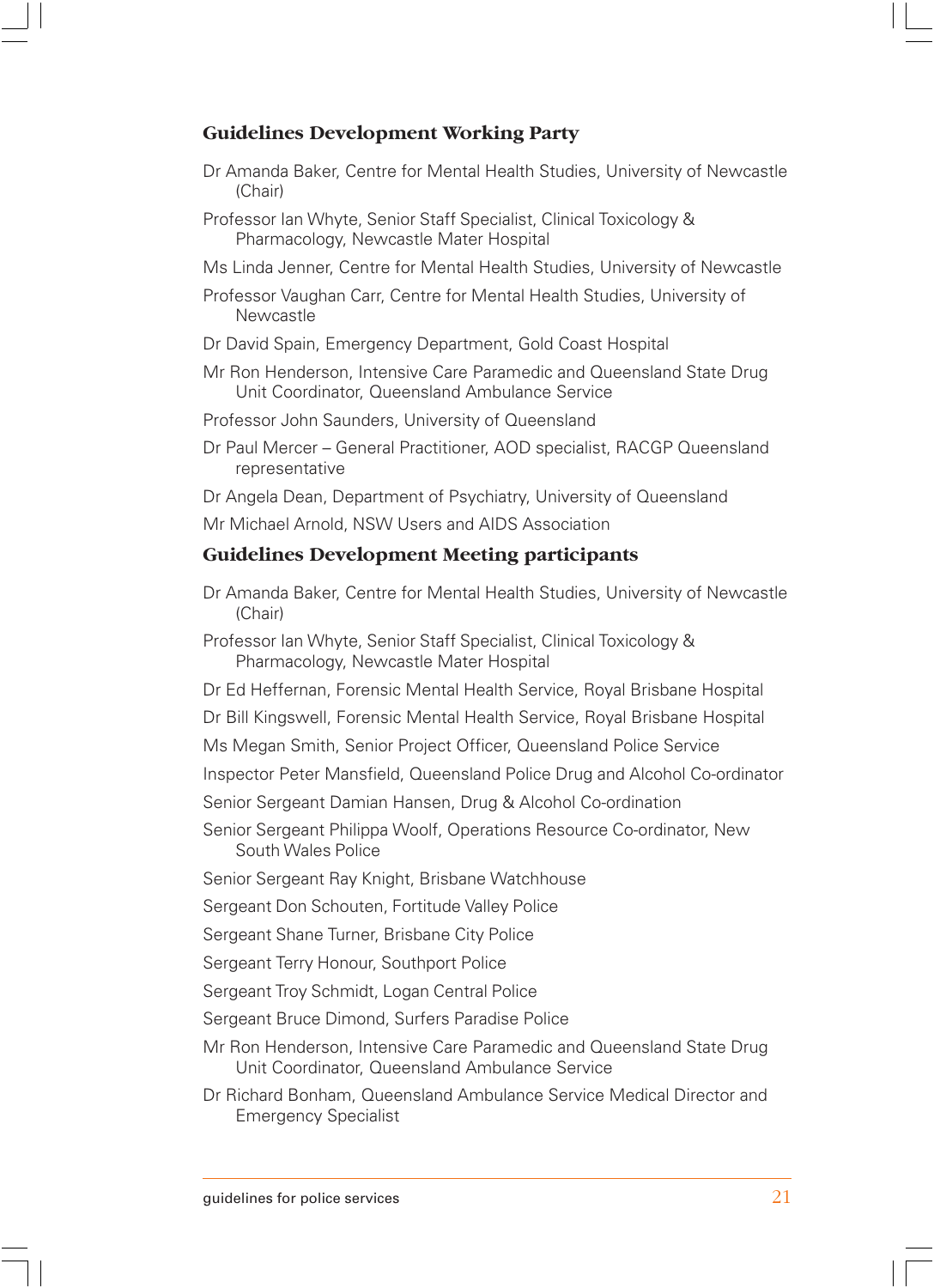- Mr Gavin Leader, Intensive Care Paramedic and Regional Drug Unit Coordinator for Ipswich area, Queensland Ambulance Service
- Mr Christian Francois, Intensive Care Paramedic and Regional Drug Unit Coordinator for Greater Brisbane Region
- Mr Darrin Hatchman, Intensive Care Paramedic and Regional Drug Unit Coordinator for Gold Coast Region
- Dr David Spain, Emergency Department, Gold Coast Hospital
- Dr David Hunt, General Practitioner, AOD specialist
- Dr Wendell Rosevear, General Practitioner, AOD specialist
- Ms Kay McInnes, Queensland Health
- Ms Tarra Adam, St Vincent's Hospital & National Drug and Alcohol Research Centre
- Mr Michael Arnold, NSW Users and AIDS Association
- Mr Anthony Nutting, Queensland Health
- Dr Wasana Pattanakumjorn, Visiting Psychiatrist, Thailand
- Dr Angela Dean, Department of Psychiatry, University of Queensland
- Ms Linda Jenner, Centre for Mental Health Studies, University of Newcastle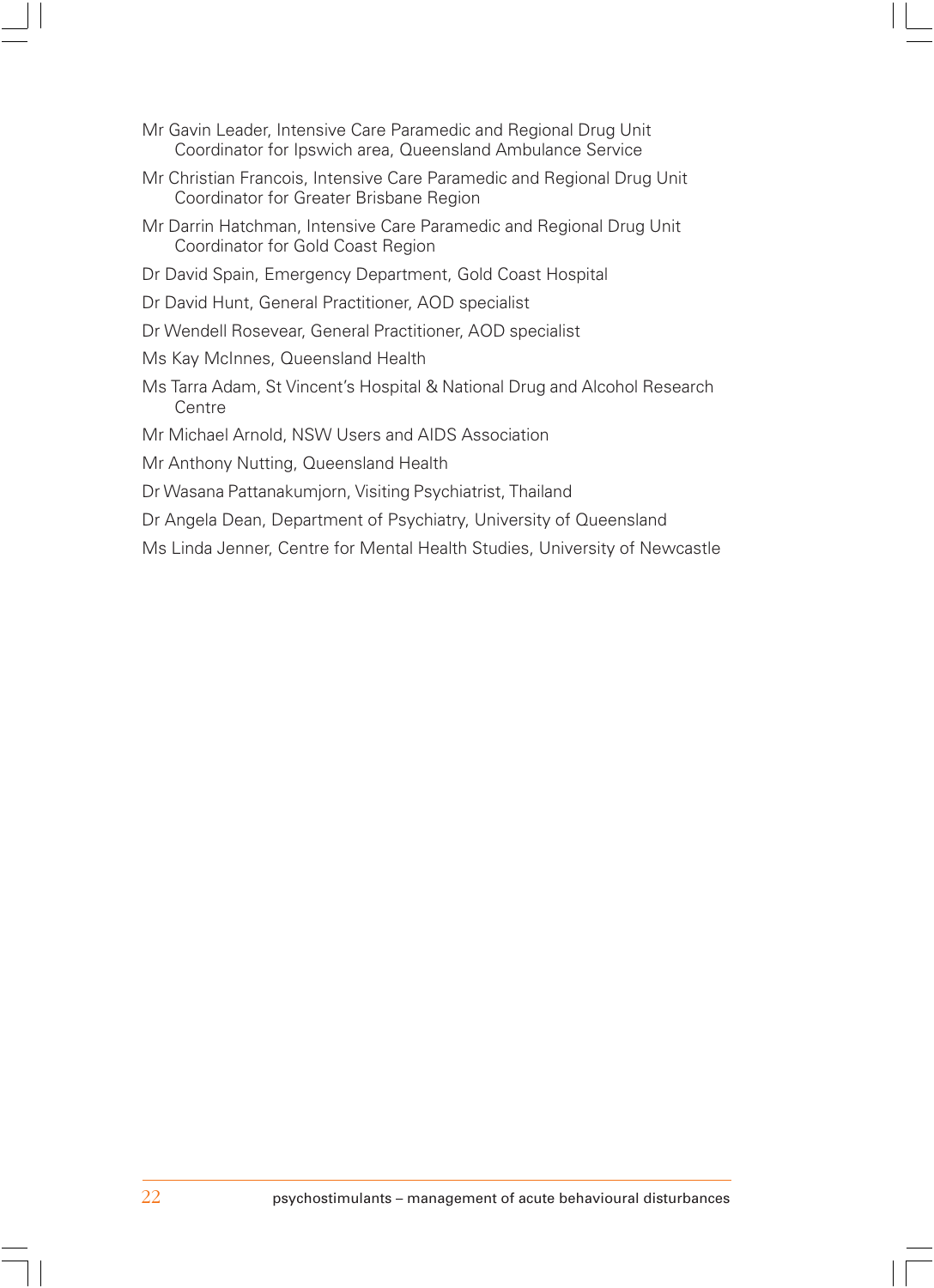## **Appendix 4. Acknowledgements and reviewers**

The Guidelines Development Group particularly thanks Sergent Barry McMahon for his valuable contribution to the *restraint* section of the quidelines.

We warmly thank all of the participants of the development meeting day for offering their time and expertise, which was used to form the foundation for the guidelines.

We are also very grateful to the following individuals for their expertise in reviewing the guidelines:

- Federal Agent Victoria Adams, Principal Policy Officer (Drugs), Policy Group, Australian Federal Police
- Stephen C Biggs, Drug and Alcohol Policy Coordinator, Office of the Commissioner, Tasmania Police
- Senior Sergeant John Davey, Elizabeth Operations, South Australia Police
- Emma Farag, Policy Officer, New South Wales Police Service
- Paul Ferguson, Drug and Alcohol Policy Co-ordinator, Western Australia Police
- Superintendent Frank Hansen, Drug and Alcohol Policy Co-ordinator, New South Wales Police Service
- Ron Henderson, Intensive Care Paramedic and Queensland State Drug Unit Coordinator
- Sue Henry-Edwards on behalf of the National Expert Advisory Committee on Illicit Drugs
- Steve James, Drug and Alcohol Co-ordinator, Victoria Police
- Jamie Koloamatangi, Acting Drug and Alcohol Policy Co-ordinator, Australian Federal Police.
- Michael Lodge, New South Wales Users and AIDS Association (NUAA)
- Sergent Barry McMahon, Educator, New South Wales Police Service
- Inspector Peter Mansfield, Drug and Alcohol Co-ordinator, Queensland Police Service
- Scott Mitchell, OIC, Senior Policy Adviser, Drug & Alcohol Policy Unit, Northern Territory Police
- Sergent Rex Sachse, City Watch House Adelaide, South Australia Police
- Fiona Shand, National Drug and Alcohol Research Centre (NDARC)
- John Sharples, Court Liaison Officer, Hunter Mental Health Service
- Megan Smith, Education and Training Support Program, Queensland Police Service Academy
- Detective Inspector Phillip Warrick, Drug and Alcohol Policy Section, South Australia Police
- Acting Senior Sergeant Gill Wilson, Alcohol and Drug Co-ordination Unit, Western Australia Police Service